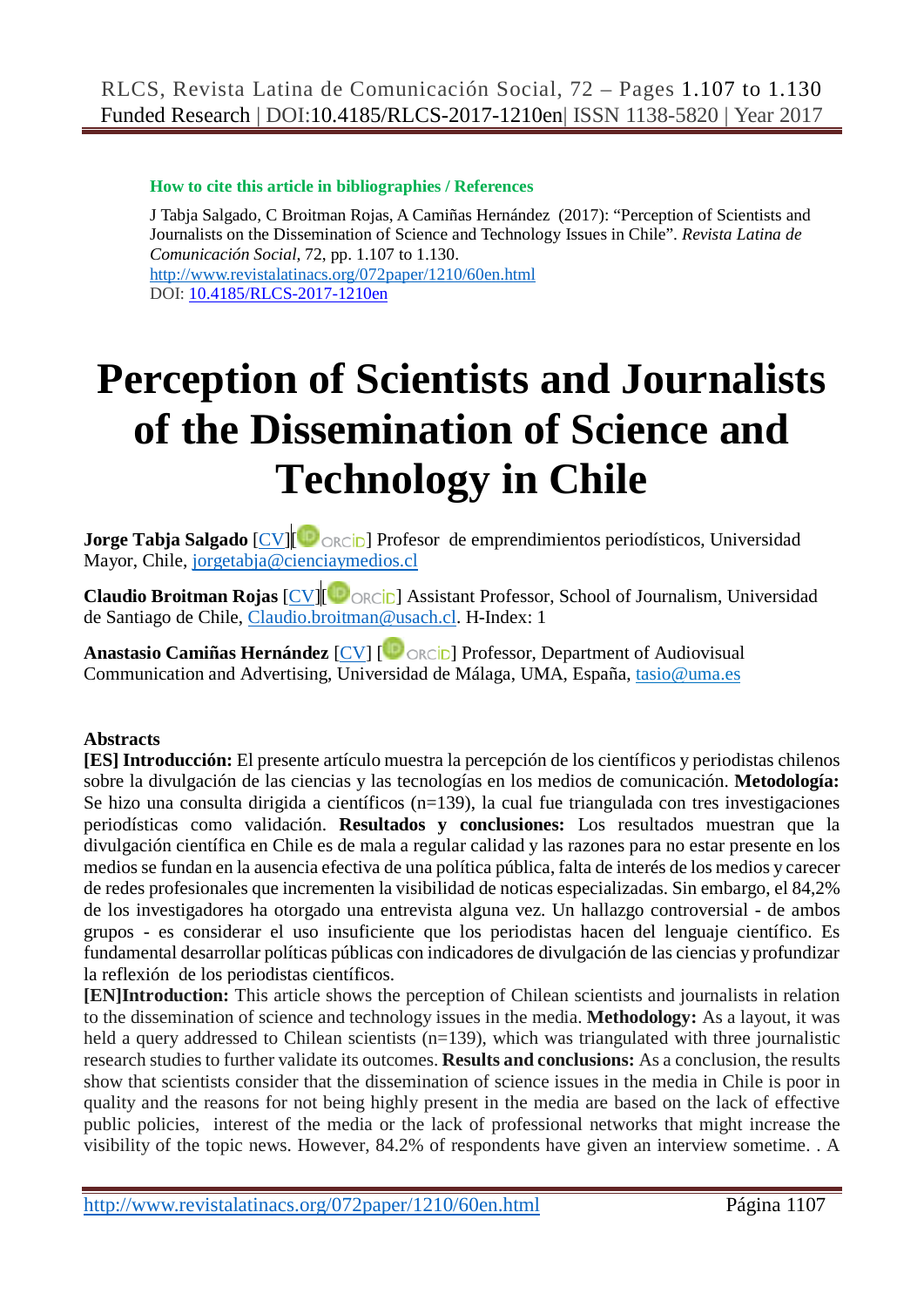controversial finding - in both groups of professionals- is to consider that journalists use insufficient scientific language in relation to what the population requires. It is essential to develop public policies with specific indicators for the dissemination of science and scientific journalists need to do some serious reflections on the matter.

#### **Keywords**

**[ES]**percepción; ciencia; divulgación; política pública; medios de comunicación; indicadores. **[EN]** perception; science; dissemination; public policy; media, indicators.

#### **Contents**

**[ES]** 1. Introducción. 1.1. Antecedentes. 2. Metodología. 2.1. Diseño de la consulta. 2.2. La muestra poblacional. 2.3. El Instrumento digital. 2.4. Triangulación de la consulta.2.5.Consideraciones y obstáculos. 3. Resultados. 3.1.De los investigadores: Distribución y áreas de investigación. 3.2. Dimensiones de la consulta. 3.2.1. Dimensión: Científicos y Sociedad. 3.2.2. Dimensión: Científicos y Medios de Comunicación. 3.2.3. Dimensión: Ciencia y Tecnología en los Medios. 3.3. Análisis de validación. 3.3.1. MC Digital. 3.3.1.2. El encuentro entre la noticia y su publicación en el MC Digital. 3.3.1.3 De la calidad de la publicación. 3.3.2. Consulta a Periodistas y Comunicadores (n=23). 3.3.2.1. Del Target seleccionado. 3.3.2.2. De la consulta. 3.3.3. Mallas Universitarias. 4. Discusión y conclusiones.5.Notas.6.Referencias.

**[EN]**1. Introduction 1.1. Background Information 2. Methodology 2.1. Query Design 2.2. Sample Population 2.3. Digital Instrument 2.4. Validation 2.5.Considerations and Obstacles. 3. Results. 3.1. About the Researchers: Distribution and Areas of Research. 3.2. Dimensions of the Query 3.2.1. Dimension: Scientists and Society 3.2.2. Dimension: Scientists and the Media 3.2.3. Dimension: Science and Technology in the Media. 3.3. Validation Analysis. 3.3.1. Digital Media 3.3.1.2. News and its Publication in Digital Media Vis a Vis 3.3.1.3 On the Quality of the Publication. 3.3.2. Consultation with Journalists and Communicators (n=23). 3.3.2.1. Selected Target 3.3.2.2. The Query 3.3.3. University Curricula 4. Discussion and Conclusions.5.Notes.6.References.

> **Verónica Yáñez** (Traductora) Colegio de Traductores de Chile COTICH (N°251)

# **1. Introduction**

Science and technology (S&T) are a core part of 21st Century culture because there are few important things left to do that do not depend on sciences (Calvo, 2002). The precarious dissemination of S&T in the media in Chile and the low presence of scientists in the media, leads us to analyze the dissemination phenomenon from different perspectives. Therefore, the objective of this study is to reveal the perception of scientists in relation to the dissemination of S&T. We understand scientific dissemination as a primary stage of democratizing knowledge. In view of the above, we consider the process of scientific literacy a central axis and a higher stage of social and economic development of a country (Calvo, 2002; Cantabrana et. al, 2015). It is therefore essential to promote a solid democratic culture, in the broad sense, to mobilize the values of participation, deliberation, pluralism, human rights, legitimacy, accountability, non-discrimination, among others (Carrillo, 2013).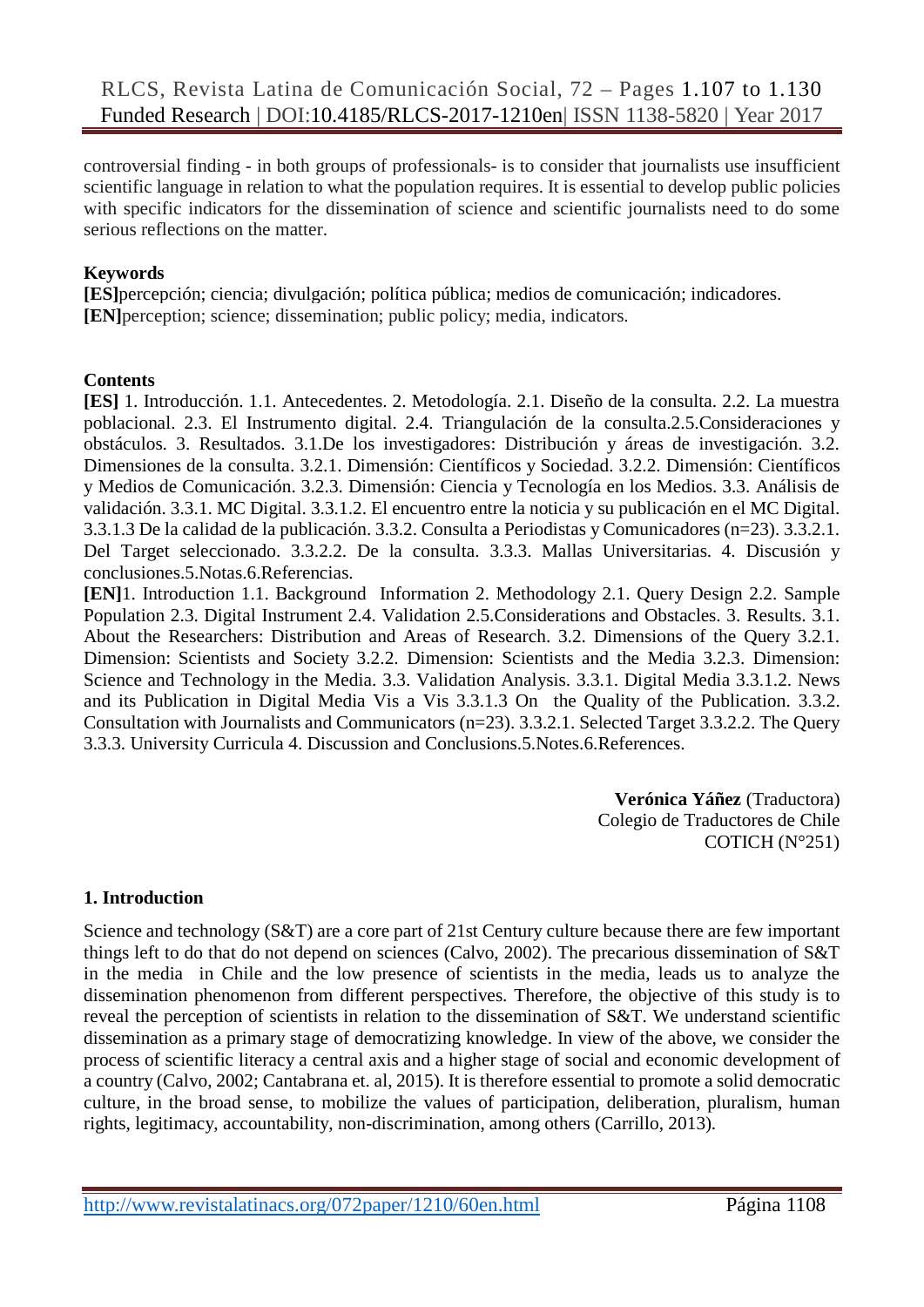#### **1.1. Background Information**

The deep-rooted reflection is: Why Implement a public policy (PP) for communicating S&T in the media? For Harry Collins and Trevor Pinch (1966) (in Alcívar, 2002: 17) it would be more interesting for the public to know of the micro environment of the science than the science itself, that is, to know how scientific knowledge is built and how it is shaped by the uncertainty, doubt and debate; the relationship between the political, economic power and science, between ethics and experimental models; or the social consequences of technological innovations. The above is not solved with the pure data collection and socially decontextualized socially scientific contents. Science is understood, in this context, not only as knowledge, but also as a cultural practice (Pickering, 1992). In other words, public participation is possible only if there is an informed and critical vision of the relationships between science, technology and society.

The idea of a dialogging scientific body that rejects the deficit model of one-way science communication is installed in the literature since the 1990s (Wynne, 2006). However, the dialog model has subsequently also been criticized due to its ambiguity. It is sought to replace the idea of scientifically educating an ignorant public for the scientific paradigm that responds to the concerns of the public, in the media as well as in all kinds of spaces. However, Wynne (2006) himself admits that in many occasions this type of replacement is only semantics. Trench (2008) is moving toward a third model, of participation, where both public and scientists are involved in the construction of the problems and establishing the science agenda and negotiating meanings.

In this order of ideas, science PP programs would be to familiarize the public with the concepts of science and with its final products, and not with the compression of the processes, and much less with their construction. This dissociation reveals the lack of intention to empower the public, or to assume more active or participatory roles, which could put the privileged epistemological status of scientific knowledge at risk, thus facilitating its desecration (Nieto, 2002).

On the other hand, it is commonplace for the fields of power to fall into complacency and deception, instead of really encouraging social education that enables citizens to appreciate the pros and cons of scientific and technological progress for the society of the  $21<sup>st</sup>$  century (Camiñas, 2002).

This freshly stated problem moves us to reflect on how and where S&T is communicated in Chile. Although it is not evident, this is related to access to information, freedom of expression or the dissemination of complex knowledge in the face of a citizens who are aware of the importance of science, but not of how to manage its principles or foundations in developing their lives. In the latest survey of Social Perception of Science and Technology (2016) conducted in Chile, the respondents feel (77%) little or not at all informed about science, and 65%, little or not at all informed about technology. In a similar correlate, 54% of the respondents indicated having received little or no education in S&T. Despite this, the Chileans acknowledge the importance of S&T disease prevention and health improvement (85.1%), care for the environment (67.9%) and better understanding of the world (71.9%). This data indicates that Chileans do recognize that both disciplines are important to their lives, from a cultural and health care point of view; and also to know about the environment and how to protect it.

# **2. Methodology**

To identify scientists' perception of the dissemination of S&T in Chile, a targeted descriptive nonprobabilistic consultation of our own design was conducted to understand the phenomenon in all its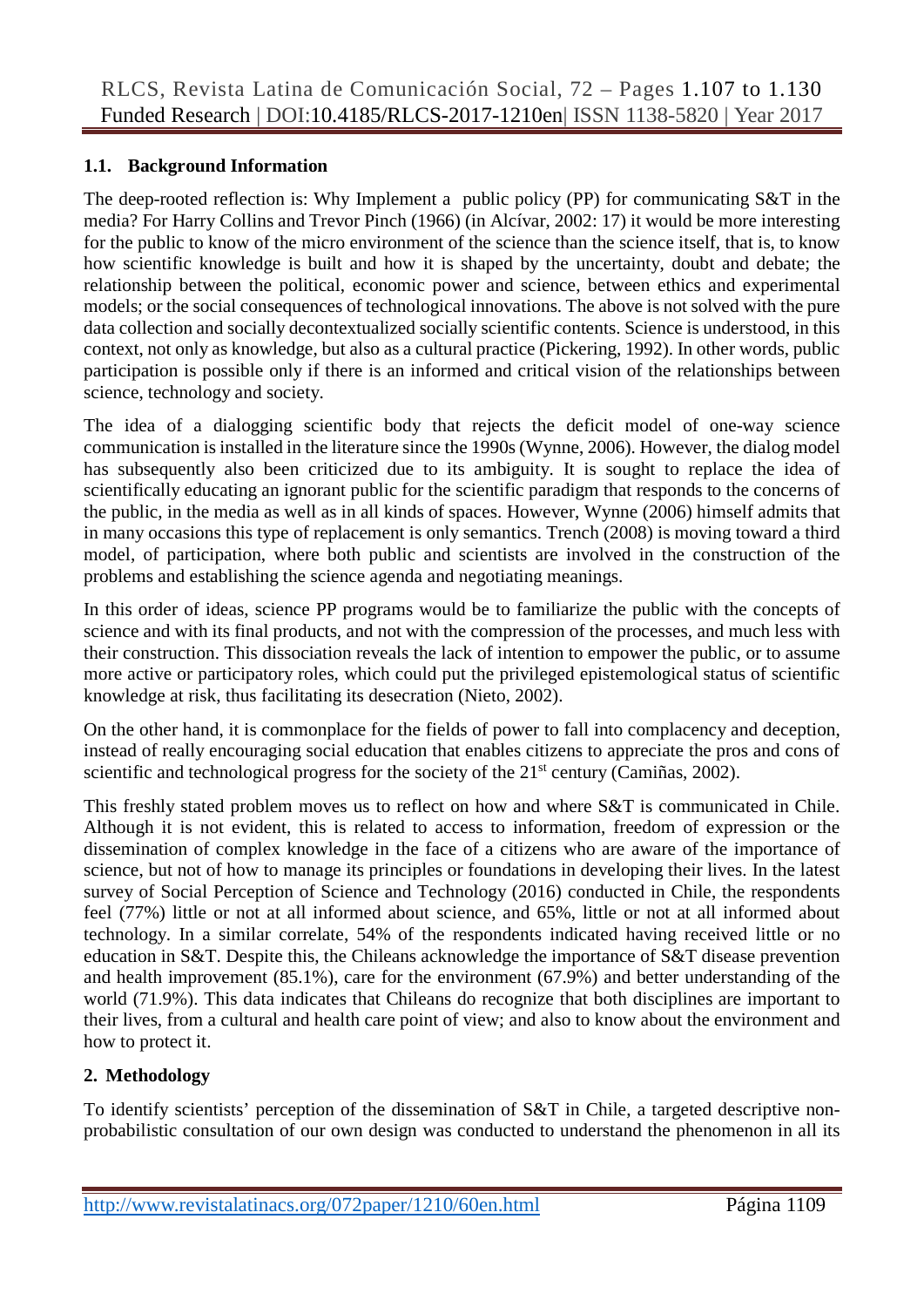complexity and not only its measurement (Martínez-Salgado, 2012). The methodology used consisted of four stages (Figure 1):

# **2.1. Query Design**

The stage was a preliminary approach to politicians, scientists and academics in order to determine the priorities, scope, design and measurement of the consultation.

The requirements defined were: to be in possession of a PhD, to be actively conducting research in basic or applied sciences, and to live in Chile. The design of the consultation was mixed - open and closed questions- and with qualitative variables. The qualitative format provides a summary description of the data and the opinions collected without an attempt to reinterpret the particpants' comments or statements (Sandelowski, 2000). The design of the query (digital) recorded the identification of the researcher, then the query itself, which addresses three dimensions of interest**:** A) Scientists and Society; (b) Scientific and Media and (c) Science and Technology in the Media.

#### **2.2. Sample Population**

During the second phase, a survey - via e-mail, telephone consultations and web review-of 1,250 researchers who met the requirements requested through selective sampling (Martínez-Salgado, 2012). The research areas selected, according to the data available, were: Astronomy, Engineering, Physics, Mathematics, Biochemistry, Chemistry, Biology, Forestry, Marine Science, Health, among others. This query was conducted in universities, research centers, foundations, and available sources of information. The data collected included: name, scientific unit or department, university or research center, region, e-mail and telephone. At the same time, directors of research centers and administrative authorities were consulted, explaining the scope of this study to prevent any type of dissatisfaction or distrust with the query.

# **2.3. Digital Instrument**





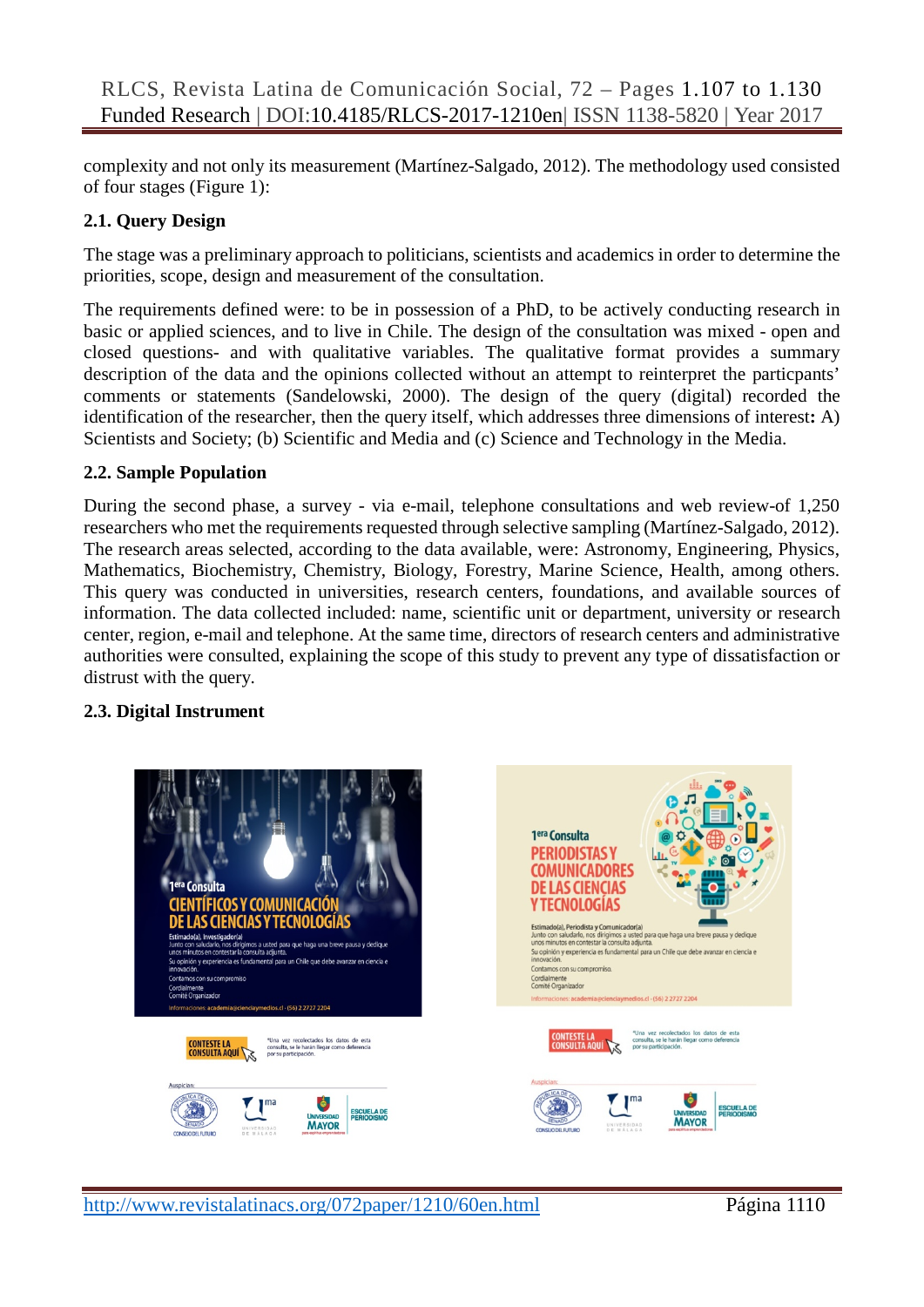Once the database was concentrated - during a third stage of this study- we proceeded to engage sponsorship and design a (digital) *flyer* to inform and motivate responding to the query**.** Having the flyer and and indexed query in hand, we ran a test to detect technical considerations of opening of the information and how it was understood. In the fourth and final stage, the *flyer* was sent to each *e-mail* collected through a *Google Form*, giving 14 days to respond to the consultation and close the process of responses by the method of saturation (Morse, 1995; Krueger, 2000). The on-line format allows large geographical coverage relevant to the target group, through multimedia, with reminders and storage of responses (Alarco et al, 2012; Arney et al, 2012).

# **2.4. Validation**

Subsequently, in order to amplify the representativeness of this tool and to mitigate the effects of not having access to email accounts, there were three levels of analysis - with journalists and journalistic media-as a complementary strategy (Minayo et al, 2003) of triangulation to the query: 1) one case study  $(1)$  of a digital media 2) query for journalists, with a model similar to the one carried out with researchers, including mirror questions between both groups and 3) obtaining curricular background that has an impact on the formation of future journalists.

# **2.5. Considerations and Obstacles**



# **Methodology of the Query**

**Figure 1:** Methodological Model. Preliminary survey, construction of database, *digital Flyer* , consultation with researchers and validation of the results which consists of three stages of analysis:1) Case Study of a digital newspaper. *"Las Ultimas Noticias"*; 2) Consultation with scientific journalists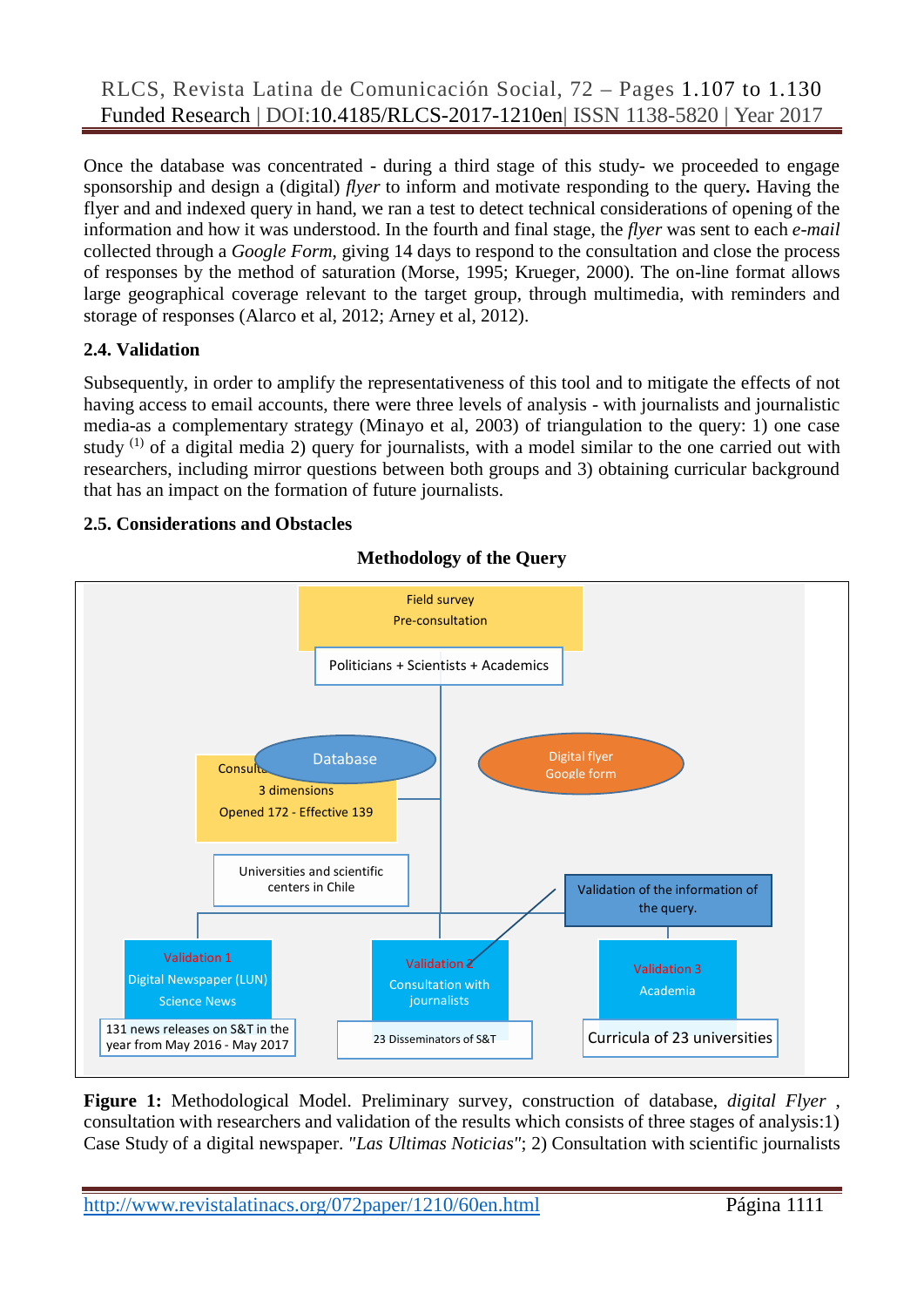belonging to the Chilean association of science journalists, ACHIPEC and Centro Milenio centers 3) Verification of the curriculum of the Career of Journalism in the 100% of universities that teach the programs (prepared by the authors).

The analysis of this study aims to explore and present the breakdown in levels of data collected for the understanding of the information, which has a descriptive value and is not necessarily transferable to the entire population of Chilean scientists and journalists. On the other hand, as pointed out by Cleveland and McGill (1984), the perception of the graphic instruments as conventional diagrams or tables do not measure or record a comprehensive or systematic description of the subject as they yield quantitative information to describe the phenomenon, but not the keys that are particular to each individual or the variability of each specialty or study group.

Some of the obstacles found in this research included how to gain access to the e-mail addresses of all of the scientists and journalists. In the case of search institutional or consolidated responses, this was not possible as a means of consultation. Another variable was to avoid the condition of *spam or* junk mail. The online response rate of this tool is varied and is generally low , largely depending on the quality of the e-mail accounts (Arney et al (Arney et al,

#### **3. Results**

# **3.1. Scientists: Distribution and Areas of Research**



The number of effective responses received were n=139 of 172 clicks to open the query (response rate 81%). 30 women and 109 men, country total. (Chart 1).

**Chart 1:** Total number of replies received by gender. The overall figures were: 1,250 queries sent; unopened 598; bounced 42; opened 610; clicked 172; answered 139. (Prepared by the authors).

According to the data collected, participation was mainly concentrated in the city of Santiago or Metropolitan Region, followed by Valparaíso and Concepción. These three cities represent 88.5% of the responses. Other locations such as the Region of Aysén, Los Lagos, Talca, La Serena, Antofagasta contributed with 11.5% in the column of other regions (Table 1 and Chart 2).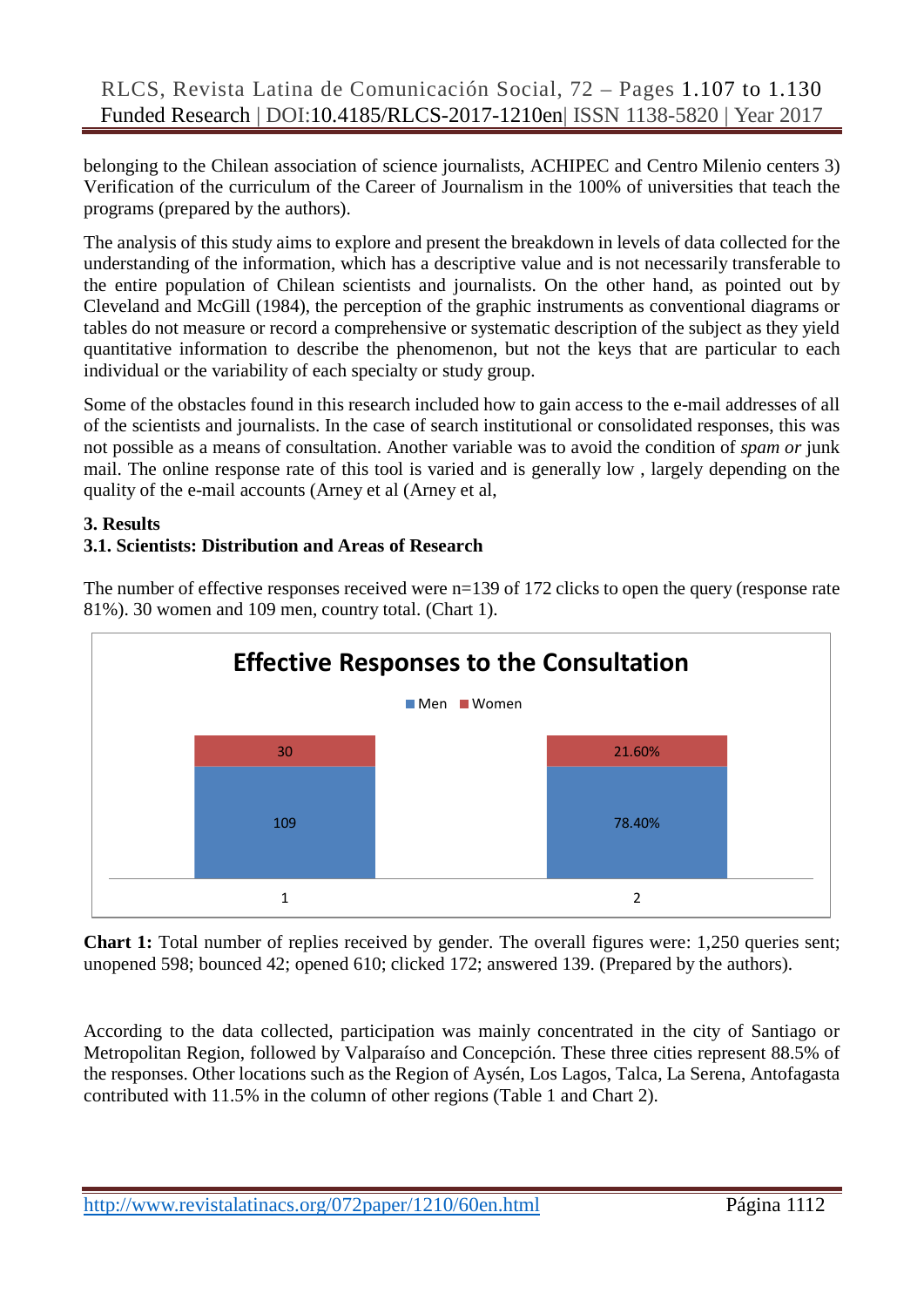|                 | <b>Research Centers</b>             |               |                                     |  |  |  |
|-----------------|-------------------------------------|---------------|-------------------------------------|--|--|--|
| <b>Region</b>   | <b>University</b>                   | $\frac{0}{0}$ | $\frac{0}{0}$<br><b>Accumulated</b> |  |  |  |
|                 | Univ. of Chile                      | 21.58%        | 21.58%                              |  |  |  |
|                 | Univ. Católica de Chile             | 20.86%        | 42.45%                              |  |  |  |
| <b>Santiago</b> | Univ. Andrés Bello                  | 7.91%         | 50.36%                              |  |  |  |
|                 | Other Centers or Univ.              | 2.88%         | 53.24%                              |  |  |  |
|                 | Univ. de Santiago                   | 2.16%         | 55.40%                              |  |  |  |
|                 | Univ. Mayor                         | 2.16%         | 57.55%                              |  |  |  |
|                 | Univ. Valparaíso                    | 9.35%         | 66.91%                              |  |  |  |
| Valparaíso      | Univ. Católica de<br>Valparaíso     | 5.76%         | 72.66%                              |  |  |  |
|                 | Other Centers or Univ.              | 2.88%         | 75.54%                              |  |  |  |
|                 | Univ. Sta. Maria                    | 1.44%         | 76.98%                              |  |  |  |
| Concepción      | Univ. de Concepción                 | 11.51%        | 88.49%                              |  |  |  |
|                 | <b>Research Centers or</b><br>Univ. | 5.76%         | 94.24%                              |  |  |  |
| <b>Others</b>   | Univ. Talca                         | 2.88%         | 97.12%                              |  |  |  |
|                 | Univ. de la Serena                  | 2.16%         | 99.28%                              |  |  |  |
|                 | Univ. Antofagasta                   | 0.72%         | 100.00%                             |  |  |  |
| <b>Total</b>    | 13                                  | 100.00%       |                                     |  |  |  |

**Table 1:** University centers that are home to the researchers consulted. The two universities in the Metropolitan Region, that is, the University of Chile and the Catholic University, concentrated the 42.45 per cent of the replies received. (Prepared by the authors).



**Chart 2:** (Prepared by the authors).

Of the areas of research, Biological Sciences, Biochemistry, Chemistry and Marine Sciences, contributed 35.3% of the information, the largest of all prospected areas. (Chart 3).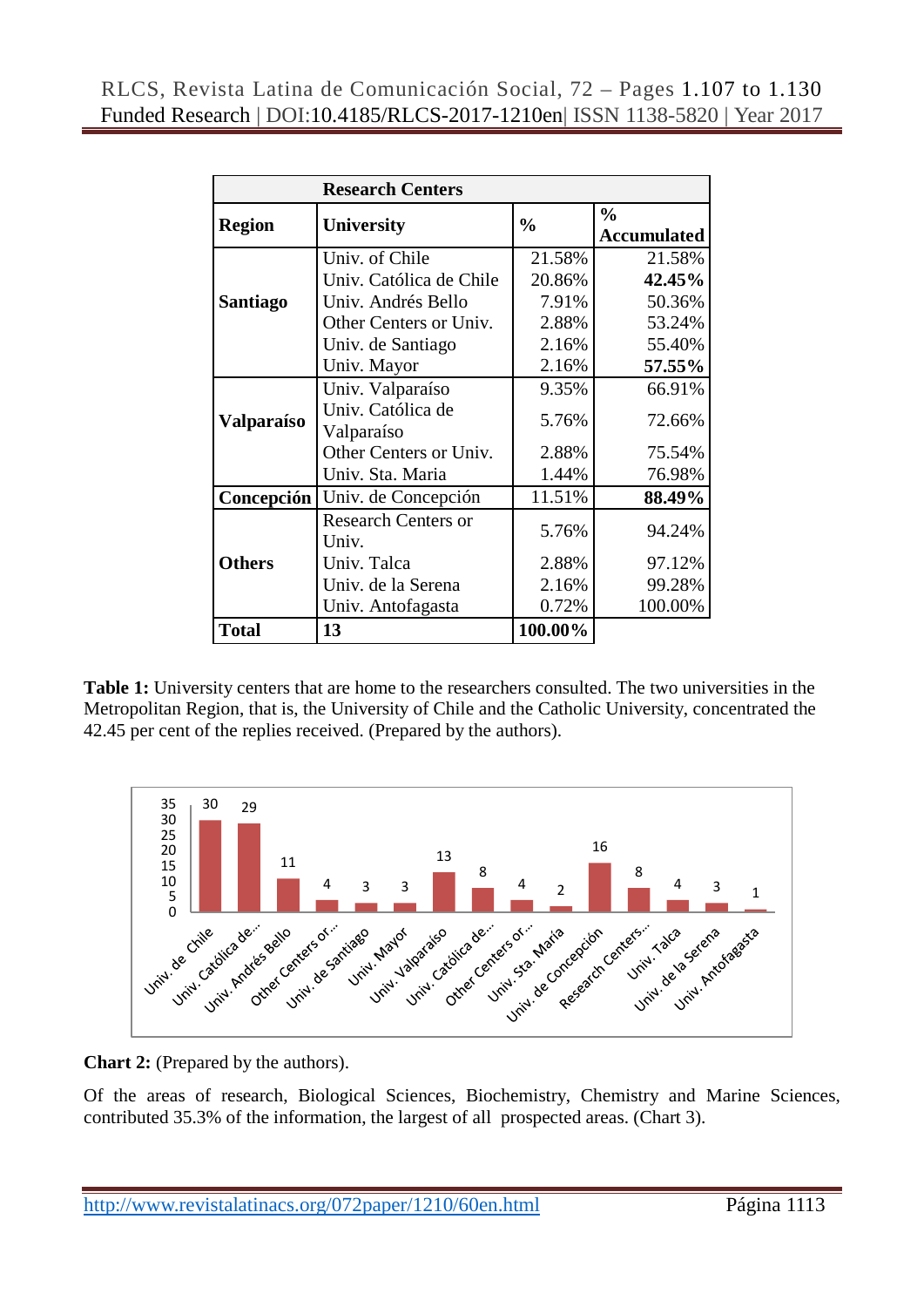

**Chart 3:** Research Areas and their distribution in the regions with the highest population of the country.(Prepared by the authors).

# **3.2. Dimensions of the Query**

# **3.2.1. Dimensión: Scientists and Society**

| <b>Scientists and Society</b>                                                                |                |     |               |  |  |
|----------------------------------------------------------------------------------------------|----------------|-----|---------------|--|--|
| <b>Questions</b>                                                                             | <b>Options</b> | No. | $\frac{0}{0}$ |  |  |
|                                                                                              | Yes            | 78  | 56.1%         |  |  |
| Does the University research center have Public<br>Relations (PR) services available to you? | N <sub>o</sub> | 45  | 32.4%         |  |  |
|                                                                                              | Does not know  | 16  | 11.5%         |  |  |
|                                                                                              | Schools        | 96  | 41.6%         |  |  |
|                                                                                              | Universities   | 58  | 25.1%         |  |  |
| Do you participate in outreach activities outside your<br>research center?                   | Others         | 26  | 11.3%         |  |  |
|                                                                                              | None           | 23  | 10.0%         |  |  |
|                                                                                              | Municipalities | 20  | 8.7%          |  |  |
|                                                                                              | Companies      | 8   | 3.5%          |  |  |
| Has the institution you work in asked you to                                                 | Yes            | 80  | 57.6%         |  |  |
| generate communications or dissemination releases?                                           | N <sub>o</sub> | 59  | 42.4%         |  |  |
| Is it related to State agencies that                                                         | Yes            | 49  | 35.3%         |  |  |
| request scientific information on a regular basis?                                           | N <sub>o</sub> | 90  | 64.7%         |  |  |
| Have you been asked to participate in the                                                    | Yes            | 13  | 9.4%          |  |  |
| design of public policies for communicating                                                  | N <sub>0</sub> | 126 | 90.6%         |  |  |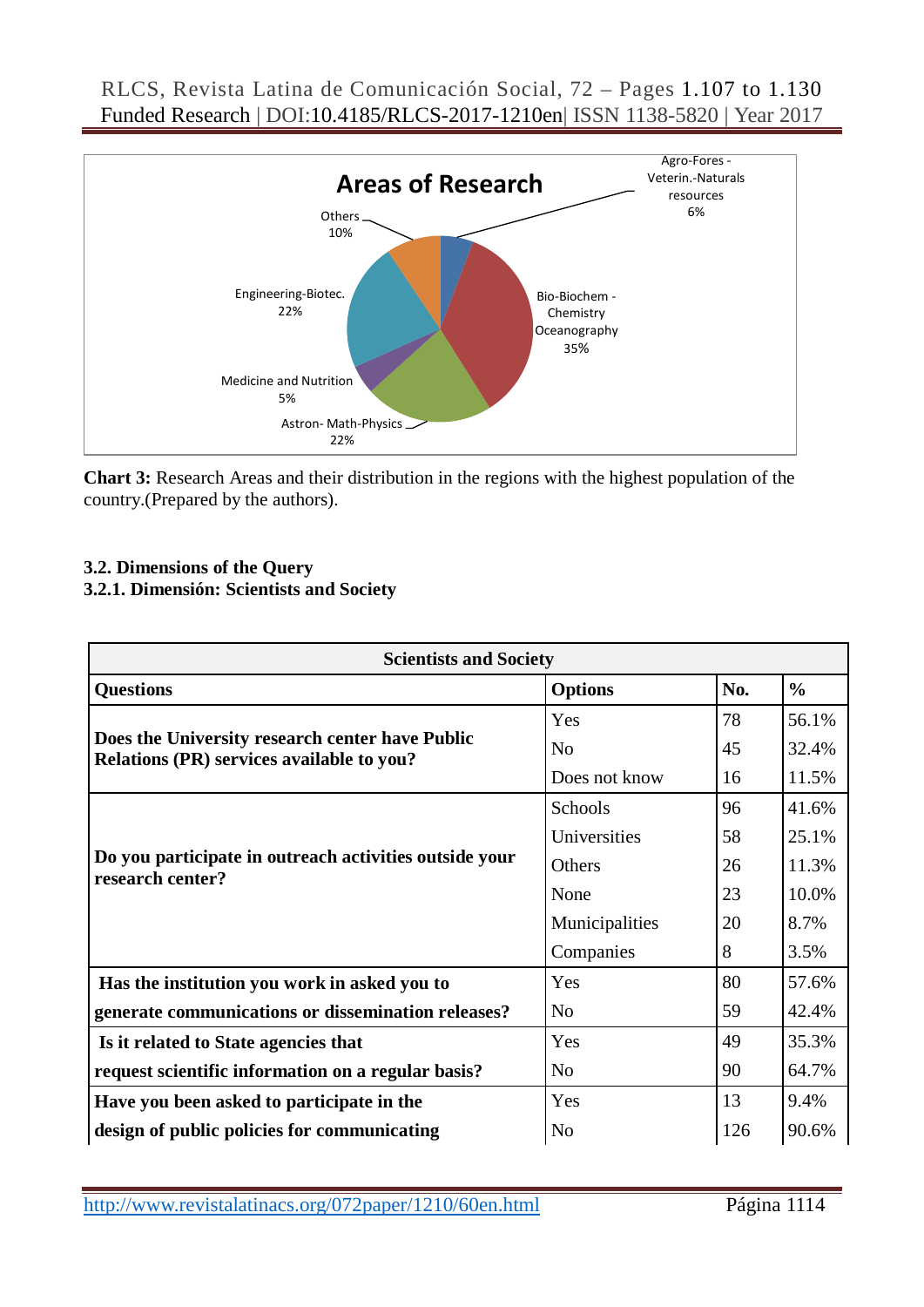| science and technology to the community?     | Does not know  | $\theta$ | 0.0%  |
|----------------------------------------------|----------------|----------|-------|
| Have you assessed strategic plans of         | Yes            | 6        | 4.3%  |
| scientific communication implemented         | N <sub>o</sub> | 131      | 94.2% |
| by public organisms?                         | Does not know  | 2        | 1.5%  |
| Do you consider that in Chile there are duly |                |          |       |
| implemented                                  | Yes            | 10       | 7.2%  |
| public policies in communication of science  | N <sub>0</sub> | 110      | 79.1% |
| and technologies?                            | Does not know  | 19       | 13.7% |

#### **Table 4:** (Prepared by the authors).

We asked about by the presence of PR within the universities or research centers (56.1%). All in all, this service also does not reflect a total coverage, as 32.4% lack or are not aware of this added value (11.5%). In 57.6% of cases, the entities have requested researchers to engaged in dissemination and 42.4% of the centers have not expressed interest in dissemination practices outside the facilities. This value is in line with 32.4% and 11.5% of those who indicate that they not have or are not aware of communications services within their institutions, respectively. We do not know if there were effects or about the communication efforts in the media through PR for publishing science news or to coordinate the participation of academics in outreach activities, since 90% of the respondents indicate that they participate in this type of activity, especially in schools (41.6%), followed by universities, with the 25.1 per cent, as the natural spaces of disclosure. Engagement with municipalities or at a neighborhood level is low (8.7%) and in companies it is even more so, with 3.5%. Clearly, this dimension shows the precarious participation of researchers outside the academic world. The great majority of researchers (90.6%) point out that they have never participated in the design of a public policy (PP) in S&T communication or in the assessment (94.2%) of strategic plans in the same direction. In short, close to 79.1% consider that there is no adequately implemented PP in S&T, 7.2% consider that they do exist and 13.7% does not know (Table 4).

#### **3.2.2. Dimension: Scientists and the Media**

|                                                                          | <b>Scientists and the Media</b> |     |               |
|--------------------------------------------------------------------------|---------------------------------|-----|---------------|
| <b>Questions</b>                                                         | <b>Options</b>                  | No. | $\frac{6}{6}$ |
| Have you ever been interviewed                                           | Yes                             | 117 | 84.2%         |
| by communications media?                                                 | N <sub>0</sub>                  | 22  | 15.8%         |
|                                                                          | 1 to 2 times                    | 52  | 37.4%         |
| In the last twelve months, how<br>many<br>times have you appeared in the | None                            | 51  | 36.7%         |
| media?                                                                   | 3 to 5 times                    | 28  | 20.1%         |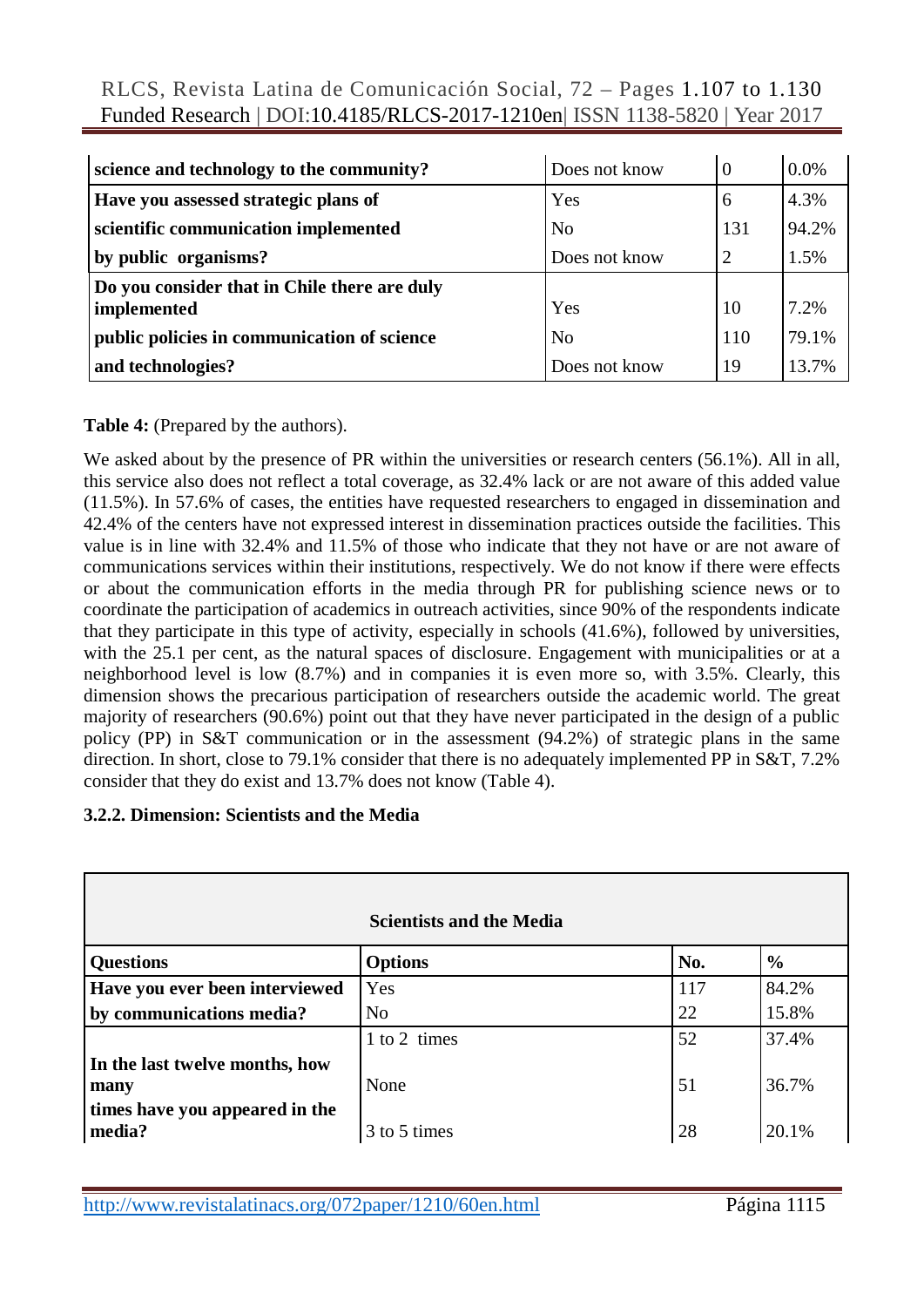|                                                    | More than 6 times       | 8              | 5.8%  |
|----------------------------------------------------|-------------------------|----------------|-------|
|                                                    | Never                   | 84             | 60.4% |
| In average, how long have you                      | Over 10 minutes         | 24             | 17.3% |
| appeard in the media on TV                         | 1 to 2 minutes          | 10             | 7.2%  |
| and/or radio (In minutes)in the<br>last 12 months? | 3 to 5 minutes          | 8              | 5.8%  |
|                                                    | Under 1 minute          | 7              | 5.0%  |
|                                                    | 5 to 10 minutes         | 6              | 4.3%  |
|                                                    | Interviews              | 71             | 36.8% |
|                                                    | Reports                 | 40             | 20.7% |
| In the programs in which you                       |                         |                |       |
| have                                               | <b>Tecnical Adviser</b> | 9              | 4.7%  |
| participated, what kind of                         |                         |                |       |
| participation was it?                              | Cited                   | 28             | 14.5% |
|                                                    | Other                   | 3              | 1.6%  |
|                                                    | Never                   | 42             | 21.8% |
|                                                    | Never                   | 55             | 39.6% |
|                                                    | Other                   | 31             | 22.3% |
| What time was your                                 |                         |                |       |
| participation aired?                               | Evening news            | 20             | 14.4% |
|                                                    | <b>Morning Programs</b> | 19             | 13.7% |
|                                                    | Afternoon news          | 14             | 10.1% |
|                                                    | Newspapers              | 66             | 25.2% |
|                                                    | Radio                   | 48             | 18.3% |
|                                                    | Open TV                 | 44             | 16.8% |
| Have you appeared in?                              | Journals                | 28             | 10.7% |
|                                                    | Social networks         | 26             | 9.9%  |
|                                                    | Never                   | 24             | 9.2%  |
|                                                    | Cable TV                | 23             | 8.8%  |
|                                                    | Does not know           | 3              | 1.1%  |
|                                                    | Facebook                | 58             | 29.1% |
|                                                    | Never                   | 46             | 23.1% |
| Do you use social networks as a                    |                         |                |       |
| support in                                         | Websites                | 44             | 22.1% |
| disseminating science and                          |                         |                |       |
| technology? Indicate the media                     | Twitter                 | 28             | 14.1% |
|                                                    | YouTube                 | 17             | 8.5%  |
|                                                    | Other                   | 3              | 1.5%  |
|                                                    | <b>Blog</b>             | 3              | 1.5%  |
|                                                    | Instagram               | $\overline{0}$ | 0.0%  |
|                                                    | Press                   | 47             | 33.8% |
|                                                    | Never                   | 47             | 33.8% |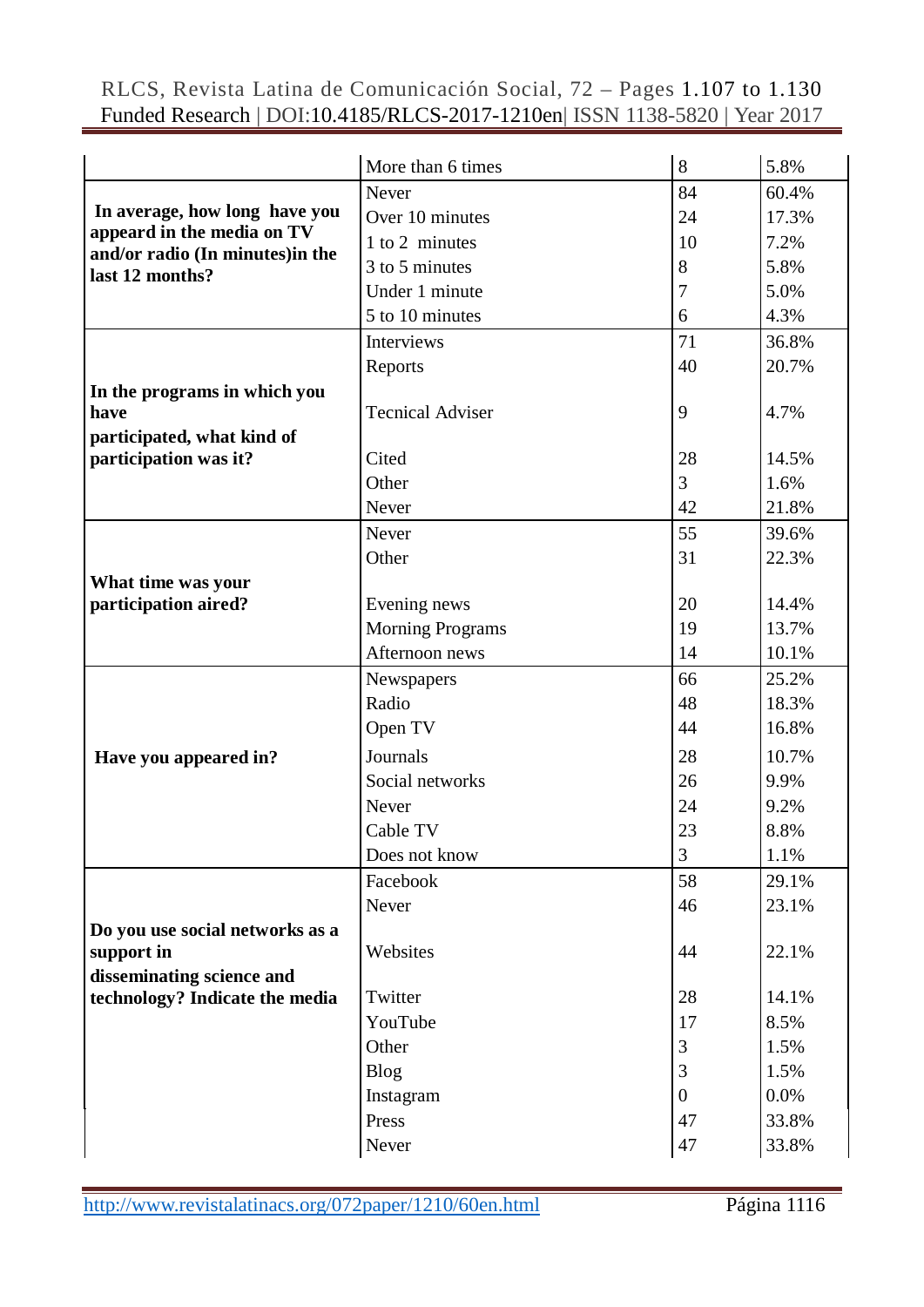| RLCS, Revista Latina de Comunicación Social, 72 – Pages 1.107 to 1.130     |  |  |  |  |  |
|----------------------------------------------------------------------------|--|--|--|--|--|
| Funded Research   DOI:10.4185/RLCS-2017-1210en  ISSN 1138-5820   Year 2017 |  |  |  |  |  |

| Of your own research, in which<br>mass media have you had<br>dissemination? | $\overline{\text{TV}}$                     | 18 | 12.9% |
|-----------------------------------------------------------------------------|--------------------------------------------|----|-------|
|                                                                             | Radio                                      | 18 | 12.9% |
|                                                                             | Social networks                            | 9  | 6.5%  |
|                                                                             | Not interested                             | 47 | 33.8% |
| What do you think is the main<br>reason                                     | Not approached by media and<br>journalists | 38 | 27.3% |
| for not being present in the<br>media?                                      | Does not apply                             | 19 | 13.7% |
|                                                                             | Does not know S&T journalists              | 16 | 11.5% |
|                                                                             | Does not know                              | 12 | 8.6%  |
|                                                                             | Others                                     | 7  | 5.0%  |

**Table 5.** (Prepared by the authors).

The dimension of scientists and the media (Table 5) shows inorganic and reactive presence of researchers, however, the media is not absent. 84.2% indicate having had an interview with some media at least once. If this data transfered to the last twelve months, the presence drops to 63.3%, dispersed between those who appear once or twice in a year and those who have appeared more than six times in the same period. 36.7% of the researchers have never had media presence during the last year. If we narrow the dissemination to radio and television, in the same period of follow-up, 60.4% do not have any participation, while the remaining 36.6% have a wide range, from those who have been in the media less than a minute to those with more than 10 minutes in the past 12 months.

Regarding the type of media participation, the interview is the gender at the top the list of formats with 36.8%, followed by reports, with 20.7% with the reports; other types of participation include that as technical advisor, with 4.7% and by citation, with 14.5%. The schedule is not a significant variable because its distribution is similar between the various possible spaces of morning programs (13.7%), afternoon news (10.1%) and evening news (14.4%). 39.6% declares not having appeared and 22.3% at other unspecified times. This is consistent with media practices of obtaining citations or interviews as a wildcard, to be circulated when the space or time is feasible. Regarding media employees, the newspaper (25.2%) is the leading instrument for scientists to disseminate, followed by radio with 18.2%, then open television, with 16.8%, journals, with 10.7% and social networks (9.9%). Private television has low presence, with 9.9%. The prevalence of transferring scientific activity onto the pages of a journal could be explained due to the greater demand of audiovisual resources and increased production for television, which increases the costs of elaborating a piece of communication. In the written press, on the other hand, the author of the research himself can manage the publication of the science news. In relation to the use of social networks for the purpose of dissemination, Facebook is the most widely used (29.1%), followed by websites, with 22.1%. Further behind are Twitter (14.1%), and Youtube (8.5%); blogs have a very low penetration as a channel for dissemination (1.5%). On the other hand, 23.1% does not use digital tools for contact with citizens.

# **3.2.3. Dimension: Science and Technology in the Media**

In connection to the presence of the research scientists' own research, 33.8% indicates having presence through the press, followed by television and radio with 12.9%, respectively, followed further down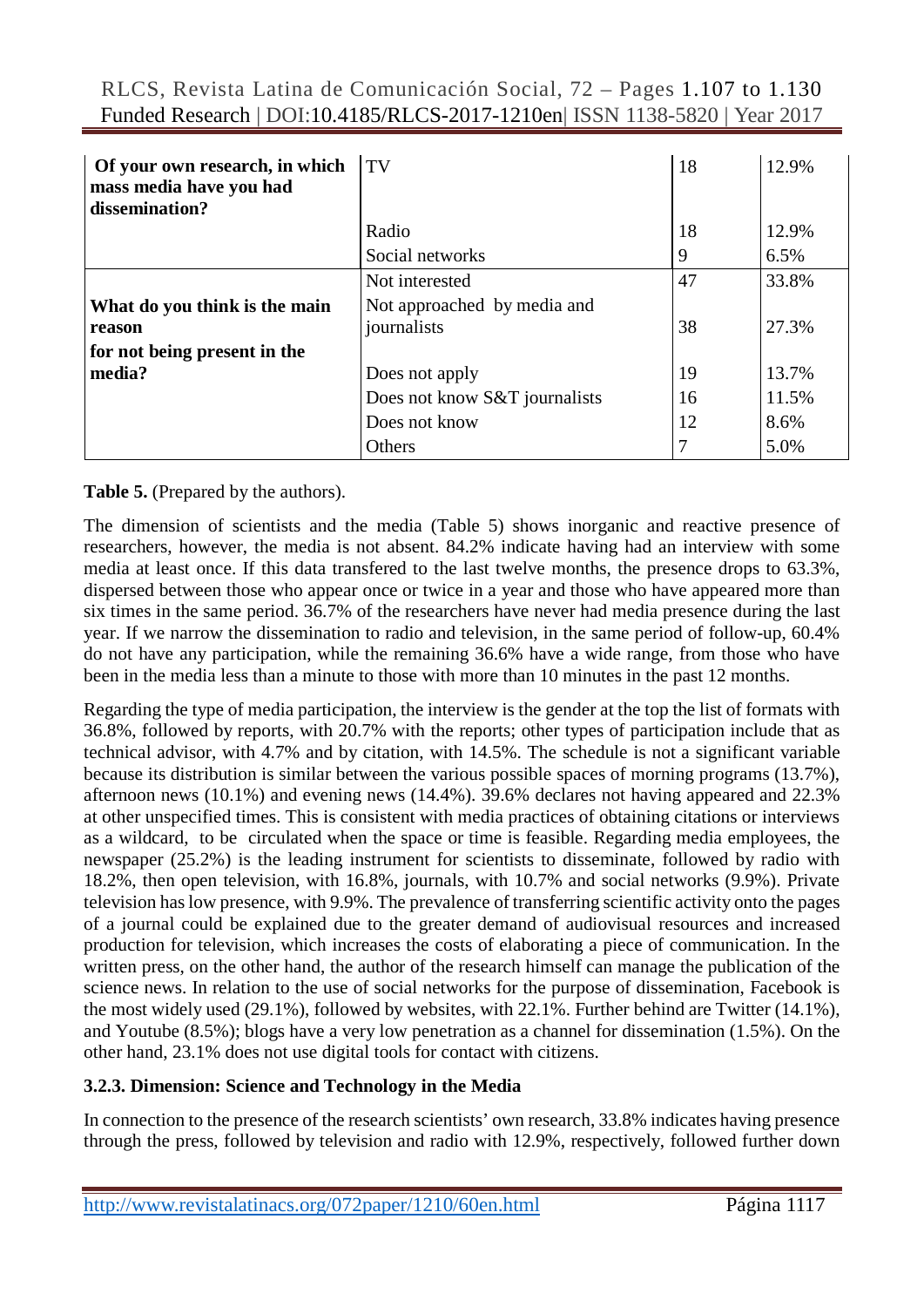by social networks, with 6.5%. 33.8% do not have media presence with their own research and development. These figures warn that scientists do not always relate to the media due to their own research, a space that provides the experience and specific knowledge of their area, but they extend their role as an expert in other areas and not necessarily that of their field of research.

| <b>Questions</b>                                  | <b>Options</b>                                    | No.            | $\frac{0}{0}$ |
|---------------------------------------------------|---------------------------------------------------|----------------|---------------|
|                                                   | Insufficient for the requirement of the<br>public | 112            | 80.6%         |
| How do you consider the use of                    | Suitable for the programming and the<br>public    | 25             | 18.0%         |
| scientific language of journalists in<br>general? | Does not know                                     | $\overline{2}$ | 1.4%          |
|                                                   | Correctly and clearly                             | $\Omega$       | 0.0%          |
|                                                   | Specialized journalists                           | 89             | 64.0%         |
|                                                   | Renown scientists                                 | 36             | 25.9%         |
| In your opinion, who should produce               | Others                                            | 10             | 7.2%          |
| scientific communication in the different         | Indifferent                                       | $\overline{2}$ | 1.4%          |
| media?                                            | Does not know                                     | $\overline{2}$ | 1.4%          |
|                                                   | Actors                                            | $\Omega$       | 0.0%          |
|                                                   | Well known entertainers                           | $\Omega$       | 0.0%          |
|                                                   | $Bad (1, 1-3, 9)$                                 | 82             | 59.0%         |
| How do you value the dissemination or             | Regular (4,0 - 4,9)                               | 39             | 28.1%         |
| communication of science and                      | Is inexistent $(1.0)$                             | 15             | 10.8%         |
| technlology in mass media in Chile?               | Good $(5.0 - 5.9)$                                |                | 1.4%          |
|                                                   | Does not know                                     | $\mathbf{1}$   | 0.7%          |
|                                                   | Very good $(6.0 - 7.0)$                           | $\Omega$       | 0.0%          |

#### **Table 6** (Prepared by the authors).

In the final question of this dimension, 33.8% of the researchers consider that there is no interest of the media for dissemination; 27.3% point out the lack of contacts with the media and journalists, and another 11.5% express a lack of contacts with journalists specialized in the sector of S&T. These last two referents denote poor management of dissemination to help install S&T as a product for the media, and through their condition as private companies, media require programming or an editorial offer that is marketable to potential advertisers.

In the last dimension (Table 6) an interesting finding was that scientists considered (80.6%) that the language used by journalists is inadequate for the needs of the public. Although the statement is ambiguous, it installs dissatisfaction because the criticism can be directed toward various fields: conceptualization, use of inappropriate definitions, lack or absence of rigor with the source or considering knowledge that is extemporaneous or still unconfirmed as valid. On the other hand, what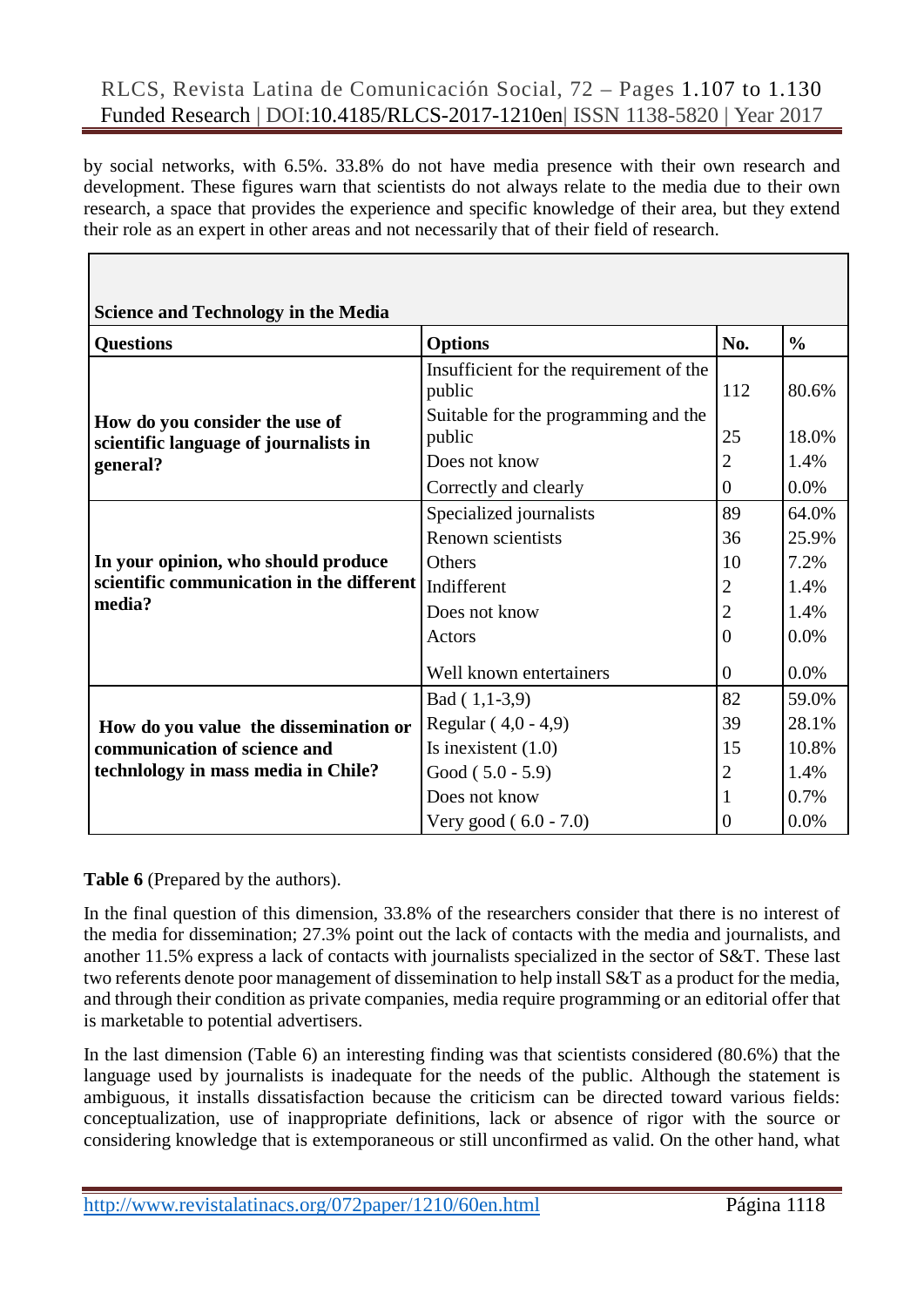the population requires with regard to dissemination is a broad question that must be addressed with other methodologies, perhaps with curricular elements and also as dissemination itself. 18% considered the language appropriate for the programming and the public and a 1.4% did not know. It should be noted that 10% of the respondents considered that journalists used correct and clear language. However, the researchers themselves (64%) are the ones who point out that the dissemination should be made preferably by journalists and 25.9%, by renowned scientists; 7.2%, by other professionals and only a very small fraction (1.4%) is indifferent or does not know, respectively. The final diagnosis of the researchers is that the dissemination of S&T in the Chilean media, 59.0% considers it poor, 28.1%, considers it regular and and 10.8% considers it non-existent. Finally, 1.4% considered it good and 0.7% did not know.

#### **3.3. Validation Analysis 3.3.1. Digital Media**

After consulting with the scientists, another section of this analysis was to verify the grasp of science in the media and note the degree of validity of the observations. To this end, we used a case study that we consider representative for our purposes. For this we use the newspaper *"Las Ultimas Noticias"* in digital format**,** a morning newspaper belonging to a large Chilean media conglomerate.

| Data Collected in the Digital Media per 12 Month Periods |                             |                 |                             |                       |  |  |
|----------------------------------------------------------|-----------------------------|-----------------|-----------------------------|-----------------------|--|--|
| News on S&T                                              | <b>Sections</b>             | <b>Topics</b>   | <b>Associated Publicity</b> | <b>References</b>     |  |  |
|                                                          | The day                     | S&T             |                             |                       |  |  |
|                                                          | Employment<br>and Education | Environment     |                             |                       |  |  |
| 131                                                      | Society                     | Health          | Yes= 32 news $(24.4\%)$     | Without= $47(35.9\%)$ |  |  |
|                                                          | Free Time                   | Events          | No= 99 news $(75.6\%)$      | With= $84(64.1\%)$    |  |  |
|                                                          | <b>SMEs</b>                 | <b>Business</b> |                             |                       |  |  |
|                                                          | Others                      | Education       |                             |                       |  |  |

**Table 7:** Global Summary of the records collected between May 2016 and May 2017. It is noted that 75.6% of S&T news is unrelated to publicity (Prepared by the authors).

We reviewed and measured the corpus of one year, between 9 May 2016 and 9 May 2017, and we saw a total of 131 notes related to S&T (Table 7), i.e., one news story about every three days with a publication percentage of 35.9% during the year, with variable centimeter-column sizes and graphics in the development of the publication.

With regard to the formal aspects of the publications, *Las Últimas Noticias* does not respond to a classical editorializing approach that aims to spacially locate S&T news in particular or recurring sections; rather it publishes items in various sections such as: "Employment and Education," "Society" or "The Day", among others, and in the respective thematic emphasis of the notes that are related to S&T: environment, health or promotion of the sciences, etc. This observation is evidence that S&T is a global phenomenon and that its presence is recognized in different areas of society, which are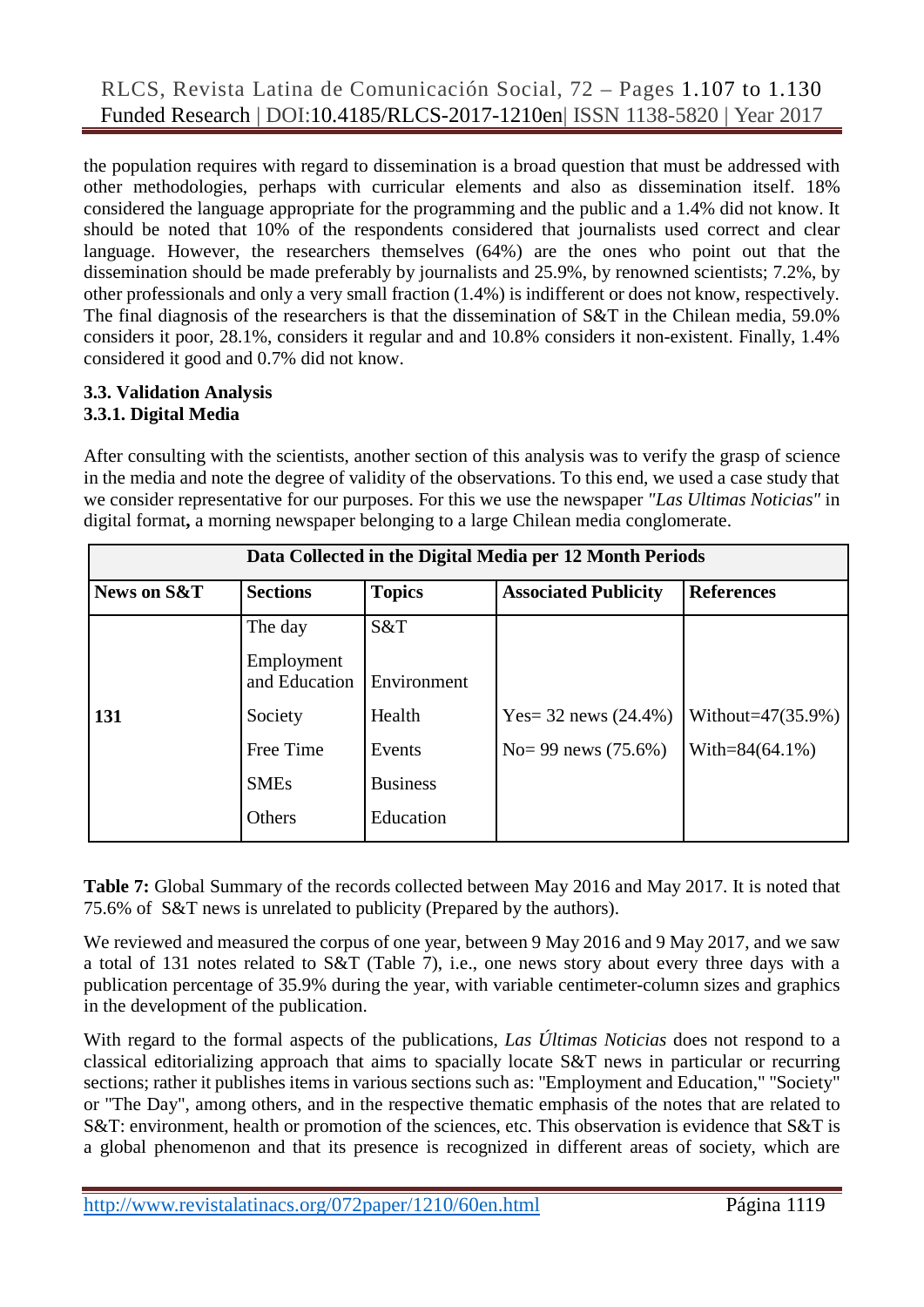impossible to restrict to a specific thematic concept. On the contrary, they participate in various dimensions of the culture. Also, we interviewed journalist authors of some of the news and asked them who their target was or what type of public the publications in S&T were addressed to. The responses were inconsistent, without a clear specification of the reader. It is likely that they do not have a clear profile of the type of audience for this section, making it impossible to generate a specific demand of scientific or technology topics.

The data provided by Parodi et al. (2007) ten years ago no longer seems to give an account of the current scenario of the written media with regard to the communication of science. Although we do not have empirical information in comparative terms, we can say that *Las Últimas Noticias,* a tabloid characterized by "facts related to entertainment and the private lives of public figures" (Parodi et al, 2007: 349), is currently a media that shows consecutive evidence of S&T dissemination. Other media (printed and digital) that circulate in Chile as are the daily newspapers La Tercera and El Mercurio, both with S%T sections, such as "Trends" or "Life, Science, Technology," respectively, in addition to supplements of entrepreneurship and innovation to address issues of dissemination with emphasis on target public or consumers of each media.

# **3.3.1.2. News and its Publication in Digital Media Vis a Vis**

In 45 (34.3%) of these news on S&T mentioned the scientists behind the research. That is to say, scientists have a degree of nominal and visual media exposure in this media. In continuing with the inquiry, we individually contacted the researchers to find out know how the news reached the publication. Thirteen responses were obtained: (a) five interviewees stated that the media contacted them; (b) five other explained the opposite process, i.e. they contacted the media, giving account of their research; (c) one interviewee explained that it was through an independent journalist who was interested in his research; and (d) two interviewees did not answer the question. This rapprochement, which is the search for S&T news from the media and the positioning of this morning newspaper among researchers as a legitimate channel of scientific dissemination carries implicit degrees of mutual collaboration.

# **3.3.1.3. On the Quality of the Publication**

On the other hand, we asked the scientists who appeared in these publications, for their opinion about the quality of the publications, considering that in general it was high-level research. Although this data is not statistically significant, we can say that the respondents were satisfied with the translation exercise implemented by the media. Three of them stated inconformity with regard to the exercise. This record is interesting because detecting the reason for the satisfaction with the publication could be related to the authorship of the article - if it is issued by the author himself or it is decoded by the journalist or an external communications agency--because in this case study, the data collected denotes a fusion in managing the article publication. This statement requires further analysis which should be compared based on the extension, use of infographics, author participation, section, opportunity and other editorial codes.

# **3.3.2. Consultation with Journalists and Communicators (n=23)**

This validation model was to consult journalists and communicators ascribed as disseminators of sciences who are members of ACHIPEC (Chilean Association of Scientific Journalists), of Milenium scientific centers and other local public and private media related to science and technology. The total number of recipients of the consultation was of 87 professionals including journalists and communicators. However, 23 accessed the query. In the design of the descriptive query, seven mirror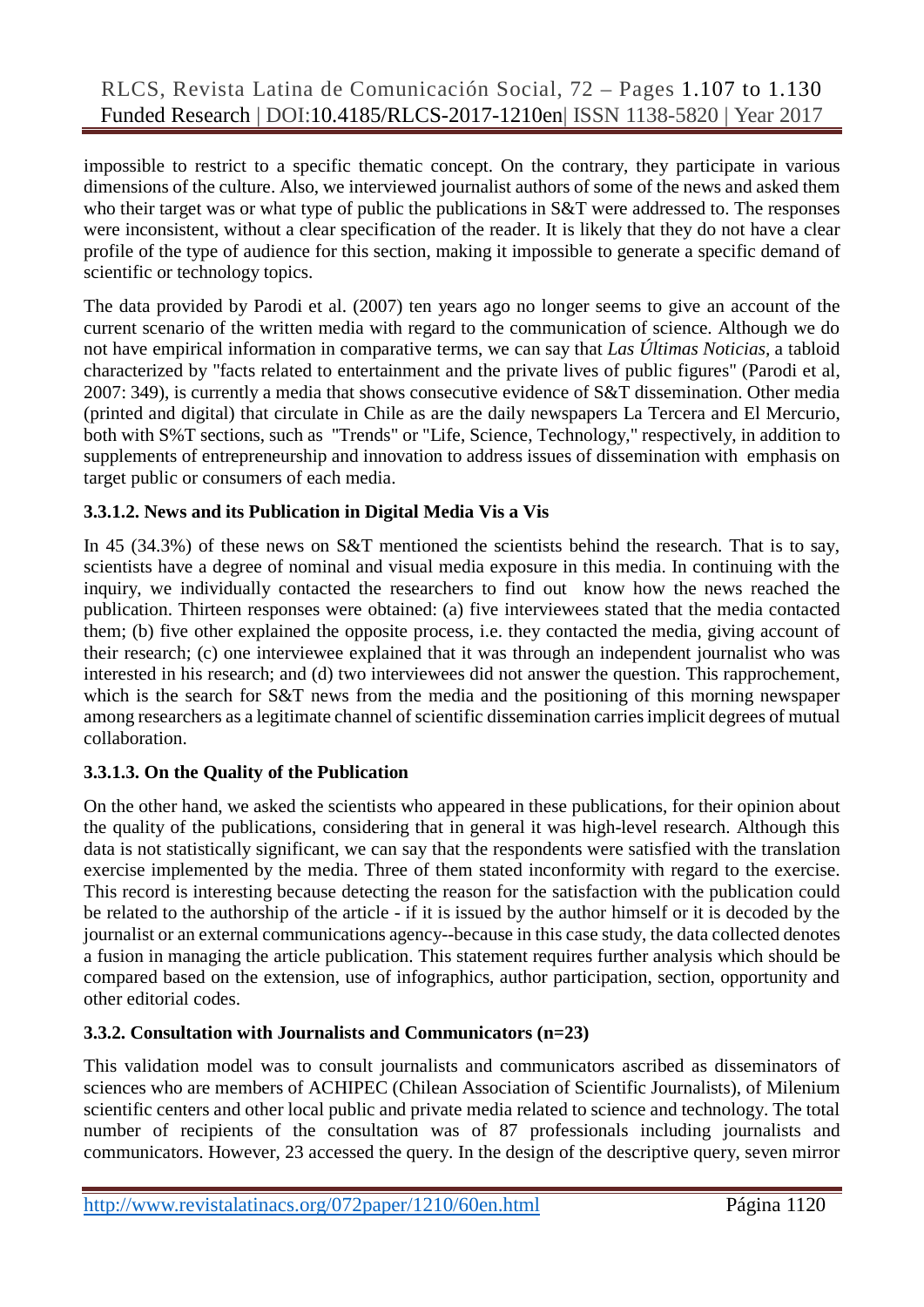questions (in blue) were asked, to contrast the collected records with that of scientists in a credible manner. The format of Google form, digital communication and database construction was similar to the one used in the consultation to researchers, as was the response rate (71.9% response rate).The overall figures are as follows: 87 queries sent: 28 queries were not clicked;4 queries bounced and 55 queries clicked (of wich 32 were clicked,yet not responded and only 23 were responded).

# **3.3.2.1. The Selected Target**

The journalists and communicators described in the *target* were of diverse vocational training and had a direct relationship with those ascribed to this quality of communicator (scientific), but which are not necessarily trained as journalists. That is, they members university foundations or research centers and their work is focused on S&T outreach activities, public relations or extension and not strictly in addressing the information in the form of news, interviews or reports scientists with coverage in some mass media. Identifying a specific profile of a S&T communicator is a persisting barrier or obstacle for a normal citizen since this discipline is not represented in the media like other areas of journalism. The consultation was done including journalists (12), researchers (6), teachers (2) and other professionals (3) with different levels of training: (3) PhD, (7) master, (5) with certification, (3) with post-degree training, and two without graduate training. The overall figures were: 87 queries sent; unopened 28; bounced 4; opened 55; clicked 32; answered 23. (Prepared by the authors).

# **3.3.2.2. The Query (see table 8)**

In relation with the creation of articles published by journalists in S&T, most of the respondents (65.2%) considers it an act of their own research and further development, however, there are also publications that come (17.4%) from universities or research centers, not specifying whether they are sent by the same researcher or through external agencies of communication. 17.3% does not know or uses other channels to obtain the note. In consulting the researchers regarding the support network , 100% of the communicators indicate that they have one. However, (60.9%) states that scientists are not always accessible and 39.1% considers that they are always accessible. This information is contradictory because it reveals the lack of seamless interaction between scientists and journalists, which is supported by the self-criticism of the communicators in indicating that the publications (65.2%) in S&T are written in inadequate language for the needs of the public, as we have said in our central consultation. The expression is ambiguous but it expresses dissatisfaction not only of researchers to the communicators, but also of the communicators within their work. However, scientists are more categorical in this query. Their evaluation of this item is over 80%. 8.7% of the communicators state that they use clear and correct vocabulary, whereas scientists rate this option with 0.0%. An interesting fact is that one out of every two communicators (52.2%) considers that their work environment has an editorial strategy in S&T, while 34.8% says that they do not have one; 8.7% says that a strategy is seen sometimes, and 4.3% does not know. In pratice, this perception exposes difficulties the media have in developing dissemination of S&T with a permanent editorial plan.

With regard to participation in the design or evaluation of the PP, communicators are virtually absent, with predominant values similar to those of the scientists, with over 90% in the absence of participation and 80% of poorly implemented PP for both groups.

The greatest difference are related to the *ethos* of each activity, such as, for example, who should communicate about S&T, and both agree in that it must be a journalist, however, scientists perceive, in 25.9% of the cases, that they are the ones who should carry out the dissemination, while journalists assigned 0.0% to this work in the hands of the researchers. However, the presence of other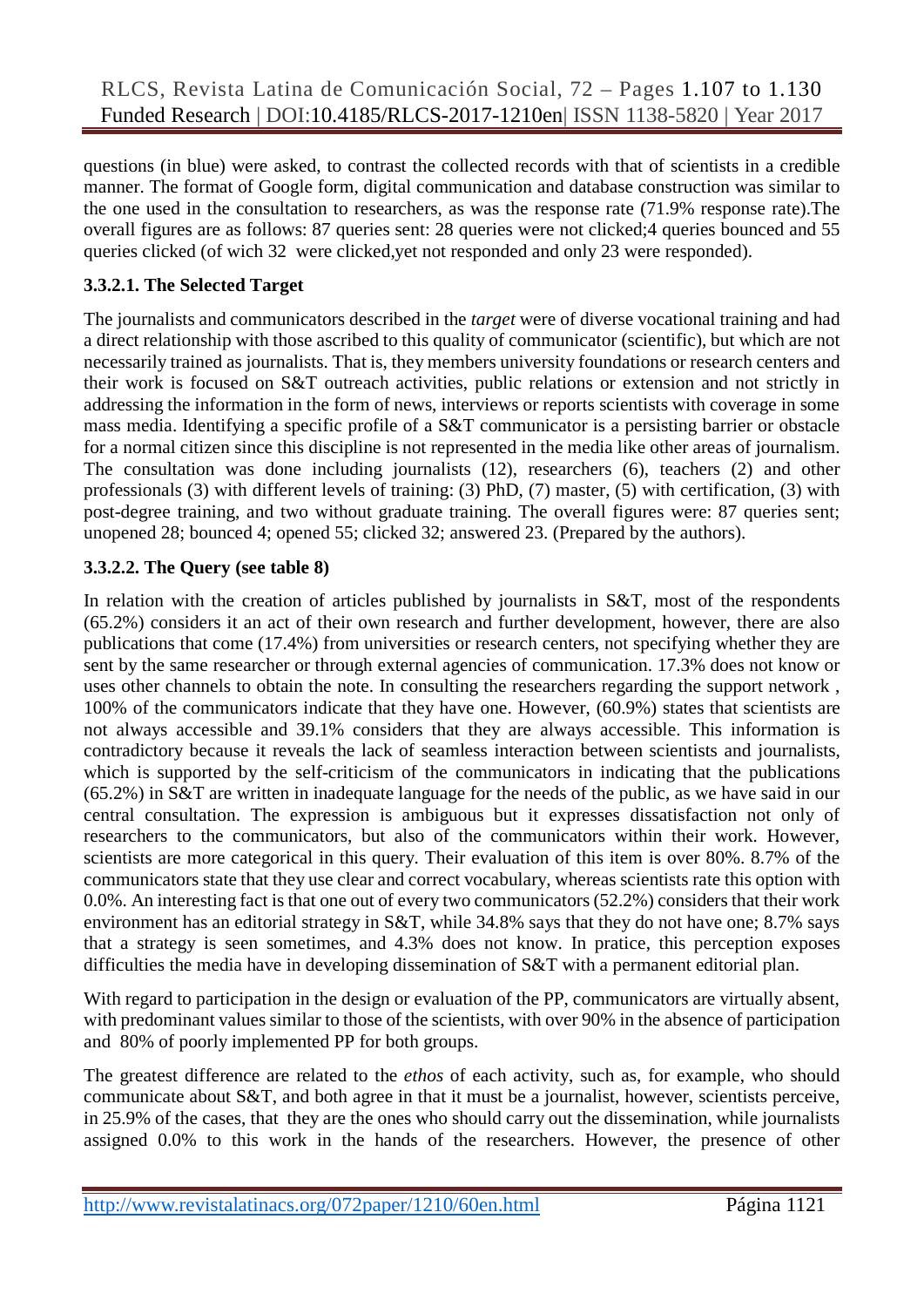professionals to contribute to the participation and building audiences enriches the creative framework of dissemination, amplifying the reception of the different publics coexisting in society. That is to say, the focus should also be placed on the receiver.

| Journalists and Communicators of S&T (n=23)         |                                                   |                                  |              |              |  |
|-----------------------------------------------------|---------------------------------------------------|----------------------------------|--------------|--------------|--|
| Questions                                           | Options                                           | No.                              | $\%$         | % Scientists |  |
|                                                     | Researches and<br>Develops                        | 15                               | 65.2%        |              |  |
| In relation to the articles or scientific           | Sent by Univ and<br>Centers                       | $\overline{4}$                   | 17.4%        |              |  |
| notes that you publish?                             | Others                                            | 3                                | 13.0%        |              |  |
|                                                     | Does not know                                     | 1                                | 4.3%         |              |  |
|                                                     | Are purchased by                                  |                                  |              |              |  |
|                                                     | agencies                                          | $\boldsymbol{0}$                 | 0.0%         |              |  |
| Do you have a professional network of               |                                                   |                                  |              |              |  |
| scientists and/or technologists                     | Yes                                               | 23                               | 100.0%       |              |  |
| who can collaborate and clarify<br>concepts for the | N <sub>o</sub>                                    | $\boldsymbol{0}$                 | 0.0%         |              |  |
| dissemination of a news story of your               |                                                   |                                  |              |              |  |
| authorship?                                         | Does not know                                     | $\boldsymbol{0}$                 | 0.0%         |              |  |
|                                                     | Sometimes                                         | 14                               | 60.9%        |              |  |
| Do you consider that scientists are<br>accessible   | Yes                                               | 9                                | 39.1%        |              |  |
| when their specialized knowledge is                 |                                                   |                                  |              |              |  |
| required?                                           | N <sub>o</sub><br>Does not know                   | $\overline{0}$<br>$\overline{0}$ | 0.0%<br>0.0% |              |  |
|                                                     |                                                   |                                  |              |              |  |
|                                                     | Insufficient for the<br>requirement of the public | 15                               | 65.2%        | 80.6%        |  |
|                                                     | Suitable for the                                  |                                  |              |              |  |
| How do you consider the use of                      | programming and the<br>public                     | 6                                | 26.1%        | 18.0%        |  |
| scientific language of journalists in<br>general?   | Correctly and clearly                             | $\overline{2}$                   | 8.7%         | 0.0%         |  |
|                                                     | Does not know                                     | $\boldsymbol{0}$                 | 0.0%         | 1.4%         |  |
|                                                     | Yes                                               | 12                               | 52.2%        |              |  |
| Does the media you work with                        | N <sub>o</sub>                                    | 8                                | 34.8%        |              |  |
| have a S&T editorial strategy?                      | Sometimes                                         | $\overline{2}$                   | 8.7%         |              |  |
|                                                     | Does not know                                     | 1                                | 4.3%         |              |  |
|                                                     | Specialized journalists                           | 17                               | 73.9%        | 64.0%        |  |
|                                                     | Others                                            | 3                                | 13.0%        | 7.2%         |  |
|                                                     | Indifferent                                       | 3                                | 13.0%        | 1.4%         |  |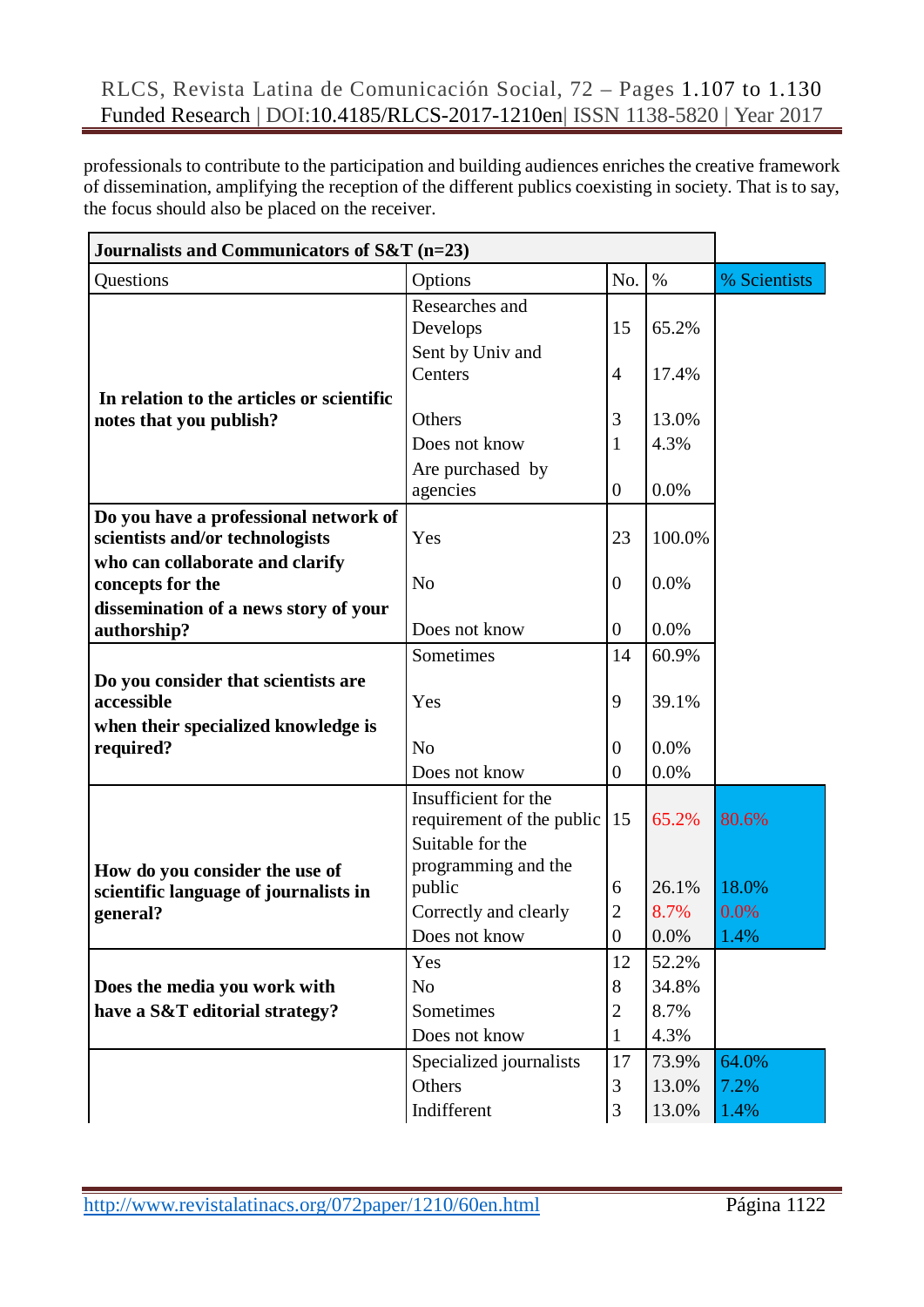| Who should undertake scientific          |                         |                |       |       |
|------------------------------------------|-------------------------|----------------|-------|-------|
| communication in the different<br>media? | Renown scientists       |                | 0.0%  | 25.9% |
|                                          |                         | $\theta$       |       |       |
|                                          | Does not know           | $\overline{0}$ | 0.0%  | 1.4%  |
|                                          | Actors                  | $\overline{0}$ | 0.0%  | 0.0%  |
|                                          | Well known entertainers | $\overline{0}$ | 0.0%  | 0.0%  |
| Have State Agencies, in your capacity    |                         |                |       |       |
| of scientific communicator               | N <sub>o</sub>          | 21             | 91.3% | 90.6% |
| asked you to participate in the design   |                         |                |       |       |
| of public policies                       | Yes                     | $\overline{2}$ | 8.7%  | 9.4%  |
| of S&T communication for the             |                         |                |       |       |
| community?                               | Does not know           | $\overline{0}$ | 0.0%  | 0%    |
|                                          | N <sub>o</sub>          | 21             | 91.3% | 94.2% |
| Have you assessed strategic plans        | Yes                     | $\overline{2}$ | 8.7%  | 4.3%  |
| of scientific communication              |                         |                |       |       |
| implemented by public organisms?         | Does not know           | $\overline{0}$ | 0.0%  | 1.4%  |
|                                          | N <sub>o</sub>          | 18             | 78.3% | 79.1% |
| Do you consider that in Chile there      |                         |                |       |       |
| are                                      | Does not know           | $\overline{4}$ | 17.4% | 13.7% |
| duly implemented public policies in      |                         |                |       |       |
| science and technology                   |                         |                |       |       |
| communication?                           | Yes                     | 1              | 4.3%  | 7.2%  |
|                                          | Regular (4,0 - 4,9)     | 12             | 52.2% | 28.1% |
|                                          | Bad (1,1-3,9)           | 7              | 30.4% | 59.0% |
| How do you rate science and              |                         |                |       |       |
| technology dissemination or              |                         |                |       |       |
| communication in mass media in           |                         |                |       |       |
| <b>Chile?</b>                            | Good $(5.0 - 5.9)$      | $\overline{4}$ | 17.4% | 1.4%  |
|                                          | Is inexistent $(1.0)$   | $\overline{0}$ | 0.0%  | 10.8% |
|                                          | Does not know           | $\overline{0}$ | 0.0%  | 0.7%  |
|                                          |                         |                |       |       |
|                                          | Very good $(6.0 - 7.0)$ | $\overline{0}$ | 0.0%  | 0.0%  |

**Table 8:** The greatest imbalances between both groups are marked in red. (Prepared by the authors)

The final diagnosis of communicators *vs* researchers provides some differences in relation to the dissemination of S&T in Chile. While the 17.4% of the journalists valued this as good, only 1.4% of the scientists agreed. The option of bad was true for 30.4% of the communicators, while for scientists, the option was almost double (59.0%). However, the answers do not give this value to the journalist. Both groups also criticize the media for their lack of interest in dissemination and the lack of a simple, entertaining and rigorous format.

Thus, we may ascertain that the central axes of the query to the scientists agree with the predominant trends of statements obtained from the journalists. Low participation in the design of outreach strategies with State agencies, perception of inconveniences with the dissemination of S&T in terms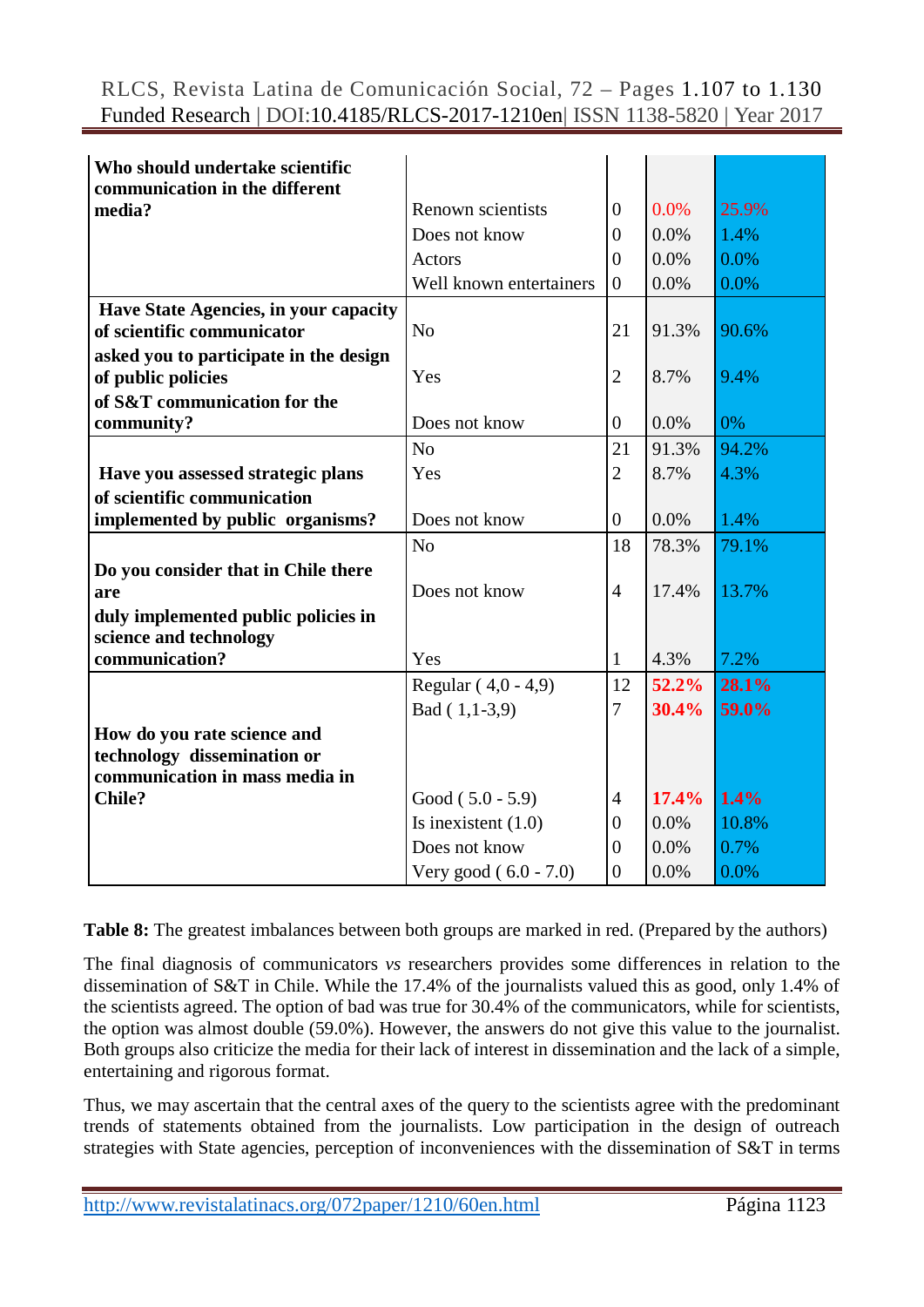of the language of the communicator and what the public needs and an assessment of bad to regular in relation to the dissemination of S&T in the media in Chile.

# **3.3.3. University Curricula**

In the third place, we analyzed the totality of the curricula - obtained from the web sites- published in the 23 universities that have career formation program of Journalism in Chile (see Table 9 and Figure 4), with an average of 51.5 Courses per program. It is verified that less than 1% (0.93%) reflect disciplines of natural sciences in the formation of future journalists. That is to say, it is not enough for the construction of a complete course of this knowledge throughout the formation period of the communicator. Almost all of the local universities (private and public), do not have courses in natural sciences or exact sciences, except 4 institutions of higher education. On the other hand, we note 6.58% of training linked to research in the social sciences, such as economics and business, social anthropology, market research, marketing, research seminars, among others. These findings are eloquent and could explain, in part, the apprehensions of scientists toward journalists in pointing out that there is lack of rigor in the language or referred to the low rating of the dissemination of S&T in general. The lack of curricular training or weak moments of contact between the communicator and the scientific activity, inhibit the discovery of vocational interests, given that the exercise of the profession is insufficient to develop rigorous self-study in science, as well as in other disciplines. It is worth mentioning that graduate programs or specialization in the career formation of Journalism in Chile do not have specialized courses related to health, environment or technologies, to name a few aspects. The specialization courses of the future communicators have turned to corporate and strategic communications, marketing, social networking and politics. In this direction, the digital communication courses are linked to the design of websites, blogs, applications, managing social networking or other communication formats, but with an emphasis on productive and operational aspects. However, information technologies (ICT) and audiovisual communication are an excellent platform to delve into the scientific and technological culture of these tools that journalists acquire throughout their education, which may enable them as experts in these disciplines.

| Journalism and Science Courses in the 2017 Curriculum in Chile |                                  |                                    |                               |                          |  |  |
|----------------------------------------------------------------|----------------------------------|------------------------------------|-------------------------------|--------------------------|--|--|
| <b>Universities</b>                                            | <b>No. of Courses</b><br>Average | <b>Science Courses</b><br>Nat. Tot | <b>Exact Sciences</b><br>Tot. | <b>Research Seminars</b> |  |  |
| Public $(10)$                                                  | 53 (Total=526)                   | 4                                  | $\overline{2}$                | 40                       |  |  |
| Private $(13)$                                                 | 51 (Total = $659$ )              | 2                                  | 3                             | 38                       |  |  |
| 23                                                             | 51.5(1,185/23)                   | $0.51 \% (6)$                      | $0.42\%$ (5)                  | $6.58\%$ (78)            |  |  |

**Table 9:** The Exact Sciences courses are reflected in statistical courses while the courses in Natural Sciences disciplines are those of environment and ecology. The research seminars in Social Sciences cover anthropology, market research, marketing, economics or investigative journalism, among others. (Prepared by the authors).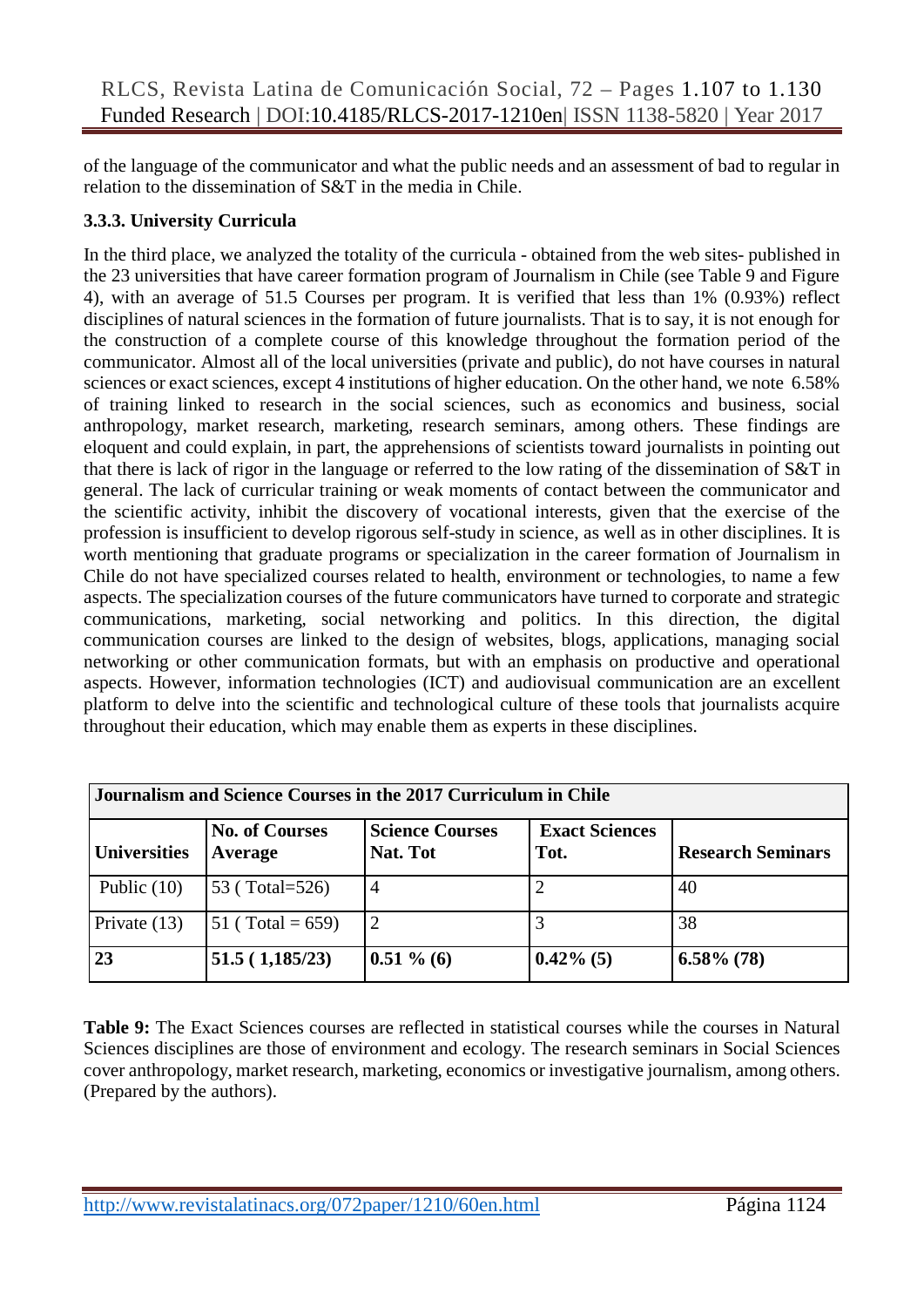

**Chart 4:** (Prepared by the authors).

#### **4. Discussion and Conclusions**

The analysis of the data collected in the query shows an irregular participation of researchers or of the dissemination of S&T, especially by the poor presence of scientists on TV and radio during the last year. This coincides with the low dissemination of their own research in these media. Written press maintains a higher degree of presence, similar to the case study (Validation 1), which gives an account of an average of one publication of S&T every three days during the period collected. We believe that this participation is reactive and inorganic matter and that it increases the invisibility of scientific publications in the media. It is paradoxical if we consider that "…the reflection of S&T in the media or should be - the Great News, the daily explanation of the universe, the instrument of participation of the people…" (Calvo, 2002). The two models of validation (1 and 2) show the participation of communication agencies as catalysts for dissemination of S&T, but it not fully used by the researchers.

Even though we might be tempted to interpret this data in the light of the social representations (Jodelet, 2003), our approach does not seek to make psychology of the investigation mechanism, but rather to observe the phenomenon from the point of view of communications and specifically from dissemination. Negotiating their expertise on the one hand (Callon, Lascoume & Barthe, 2001) and their argumentative positioning (Breton, 2006) on the other, scientists would reproduce a pattern of their own practices in the field of communication (Bourdieu, 1976), mobilizing their dominant symbolic capital in the face of a lack of spaces for disseminating. However, the processes of mediatization (Lundby, 2009) and convergence (Jenkins, 2006) experienced by the media at present also have an impact on the publication of the S&T. In this context, publishing in the media can be understood from pragmatic sociology (Chateauraynaud, 2013), where the practices and discourses are considered elements to understand the positioning of the scientists in the media scene. That is to say, the fact that the scientists consulted consider science dissemination "bad" in Chile, not only has to do with the quality of science journalism or the lack of PP on the dissemination of S&T, but also with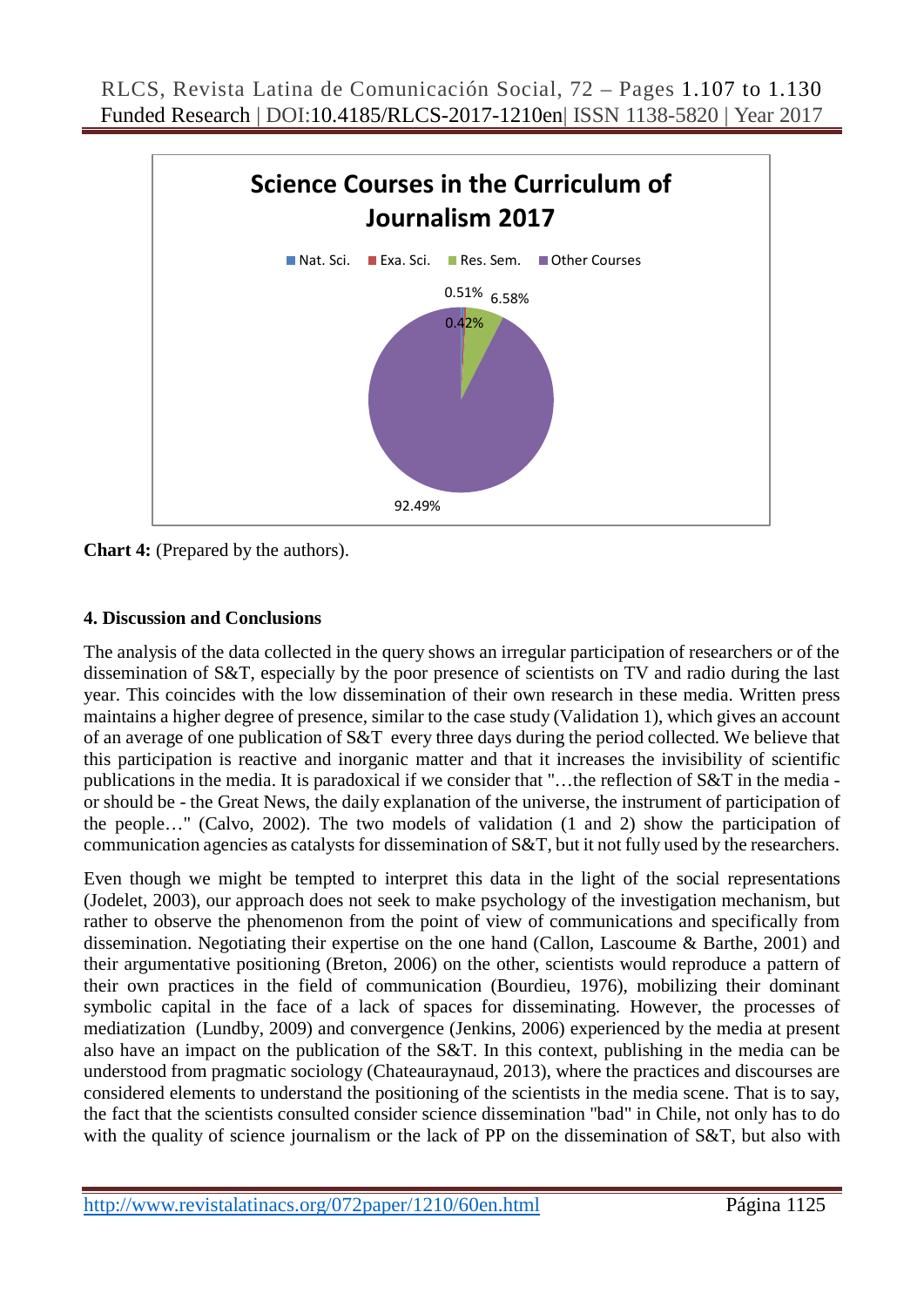how to critical discourse and autonomous practices of scientists in the field of communication are reproduced.

This study-although preliminary - give us lights of some underlying indicators in the absence of effective PP in disseminating S&T. According to Daza & Arboleda (2007) the current paradigm of the dissemination has features of commodification, because it only measures success in terms of the readings or how much the communication products are heard or seen. Media is a critical space in dissemination because it is the natural scenery that citizens use to be informed of the progress of scientific knowledge, thus its importance in the creation of collective imagination of citizens regarding science. Then, if the citizenry has an image of the S&T reduced to concepts without understanding qualities or assumptions of scientific knowledge or how it is generated through scientific inquiry, the isolated and de-contextualized image will turn S&T into knowledge that is not applicable and that does not have relevant meanings (Schwartz & Crowford 2006, cited by González et al, 2009). In this sense, the practice of dissemination and/or the communication of the S&T deserves special attention with objectives that transcend. Its relevance is evident due to the educational potential implicit in its nature. The design of PP of this knowledge has the imperative of providing space for objectives and strategies in outreach activities to solidify (Mogollón, 2015).

We believe that the incorporation of press and public relations (press offices), as done by Centros Milenium**(2)** that are home to researchers from different Chilean universities focused on a line of research is an excellent initiative that must be replicated in the faculties of basic and applied sciences with more active participation of scientists and journalists, because they are part of the line of contact with the primary source of information. This enables strengthening the interaction of the teams without the apprehensions of the *ethos* of each profession (Reed, 2001), thus preventing scientists from being faced with an overload of functions, by having to explain everything that the journalist was not able to do, but with the risk not contextualizing the dissemination through simple synthetic language. On the other hand, this synergy could contribute to less recurrent weakness in the rigor of specialized communication in S&T by journalists, without falling into ambiguities or general statements that result in lack of treatment or the context of the news (Moreno, 2008) and to mitigate the lack of training of the communicator, as noted in the Validation Model 3 (Table 9). This role more active and leading role of the journalist also involves an individual and collective responsibility, which is to uncover and demystify codes of the realm of science (Nieto, 2002).

Researchers may consider more intensive use of social networks as an option for dissemination. These technologies are fast and do not involve complex logistics and broad coverage. Given that scientific literacy requires general knowledge of the basic principles of current science and also of digital culture or of information technologies, use the electronic texts, access to a web site or to know the fundamentals of audiovisual communication are essential concepts of the S&T and enable cushioning the effects of the technocratic and immediacy supremacy on the understanding of the phenomena, especially in Latin America (Lopez & Parker, 2009).

Finally, we note that defining the standard of the presence of news or publication on S&T in the media cannot be understood only as a statistic , and the context of competition cannot be ignored, even with other cultural goods, by a scarce resource such as the page of a newspaper or the minutes on television or radio. This means that, in general, they are in the hands of companies and individuals. Therefore, to assume the social responsibility of PP in dissemination of S&T is a condition of mutual agreement between the private sector, the public and the citizenship.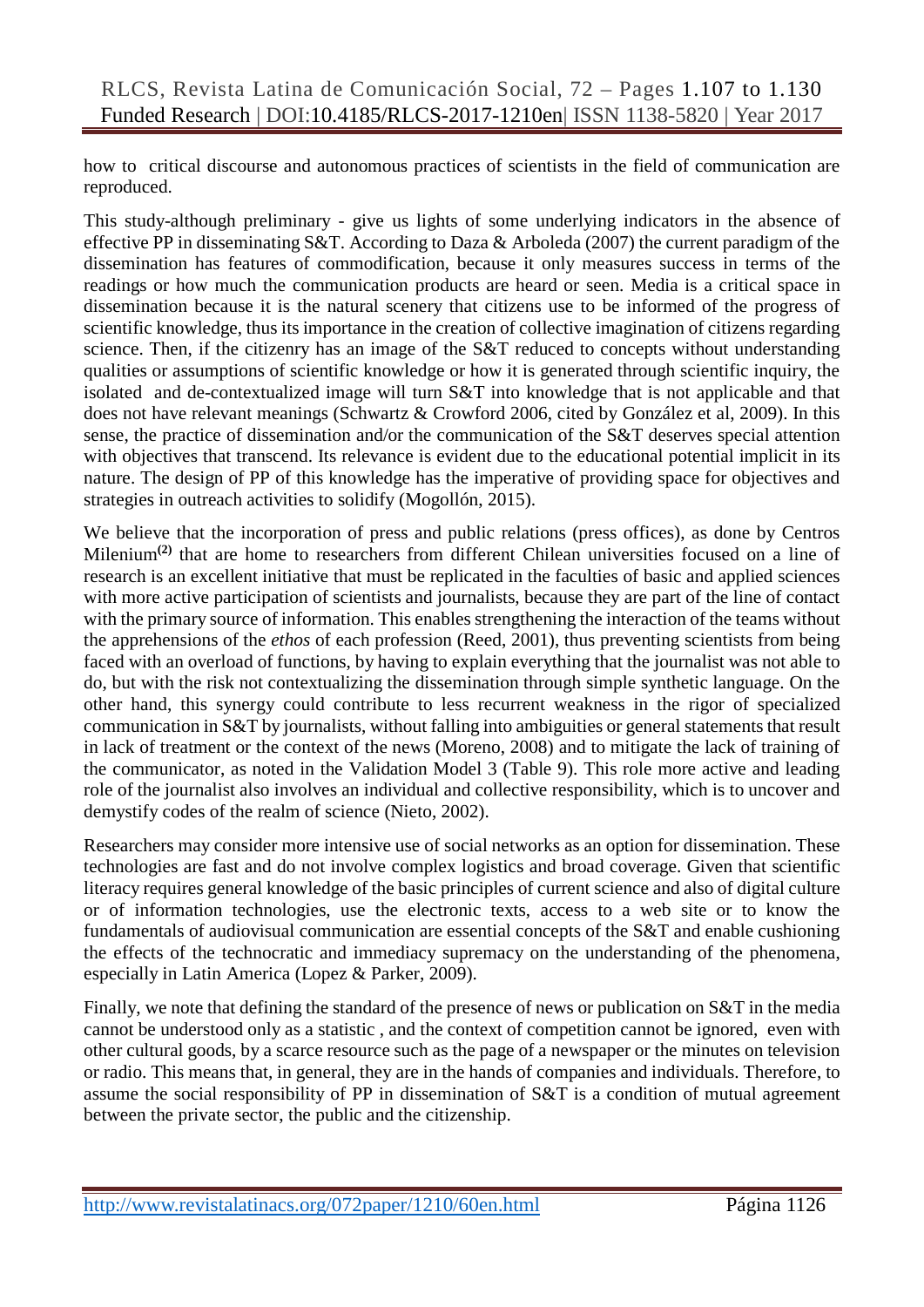Thus, it becomes essential to develop a master plan of PP with indicators or KPIs (*key performance indicators*), which can measure the activity of dissemination of the S&T in all public and private media in the country. For example:

- 1. Consider the extension of the publications.
- 2. Ranking of the scientific disciplines in the media and evaluation of the asymmetry of their airing.
- 3. Develop indicators of traceability to the origin of the dissemination, according to first hand agencies, local press, international or citizenship dissemination.
- 4. Register how recycled versus original the information published in the media is.
- 5. The presence of frequent and potential sponsors in radio, television, print media and social networks.
- 6. Detection of interaction spaces between scientists, journalists and the community.

All this information could contribute to the configuration of PP of dissemination in science, technology and innovation from the State, from CONICYT or of the future ministry of science and technology, promoting at the same time meeting points of contact between governmental and private institutions, such as the pharmaceutical industry, agriculture, forestry, mining or technological, among others. This would prevent the re-publication of resources and amplify a national coverage plan that points to the civil society in its entirety.

#### **5. Notes**

1 Case study (Validation 1): For the purposes of this analysis, all publications incurring in scientifictechnological advances, innovations, discoveries or revisions are considered science news. Presence of scientists, promotion of the S&T or that the same newspaper defined with this character. The objective was to channel a wide range of news and to be able to stratify the observations.

2 Millenium Centers are research centers made up of Institutes or Nuclei whose lines of action have as their goal the development of research in scientific and technological research in Chile. The Millennium Science Initiative is currently financing a total of 36 research centers which cover a wide range of areas of knowledge such as the Natural Sciences and Social Sciences (http://www.iniciativamilenio.cl/centros-milenio/, downloaded on June 22, 2017).

# **6. References**

Aerny, N, Domínguez-Berjón, Mª, Astray ,J, Esteban-Vasallo, M, Blanco L, &López, Mª. (2012):"Tasas de respuesta a tres estudios de opinión realizados mediante cuestionarios en línea en el ámbito sanitario". *Gaceta Sanitaria*, 26(5), pp. 477-479. <https://dx.doi.org/10.1016/j.gaceta.2011.10.016>

Alarco, J. Jhonnel, & Álvarez-Andrade, Esmilsinia V.(2012). Google Docs: una alternativa de encuestas online. Educación Médica, 15(1), 9-10. Recuperado en 28 de julio de 2017, de [http://scielo.isciii.es/scielo.php?script=sci\\_arttext&pid=S1575-](http://scielo.isciii.es/scielo.php?script=sci_arttext&pid=S1575-18132012000100004&lng=es&tlng=es) [18132012000100004&lng=es&tlng=es.](http://scielo.isciii.es/scielo.php?script=sci_arttext&pid=S1575-18132012000100004&lng=es&tlng=es)

Alcíbar, M. (2002):"Cómo construyen los medios de comunicación la imagen pública de la tecnociencia". Congreso Internacional *La Ciencia ante el público. Cultura Humanista y Desarrollo*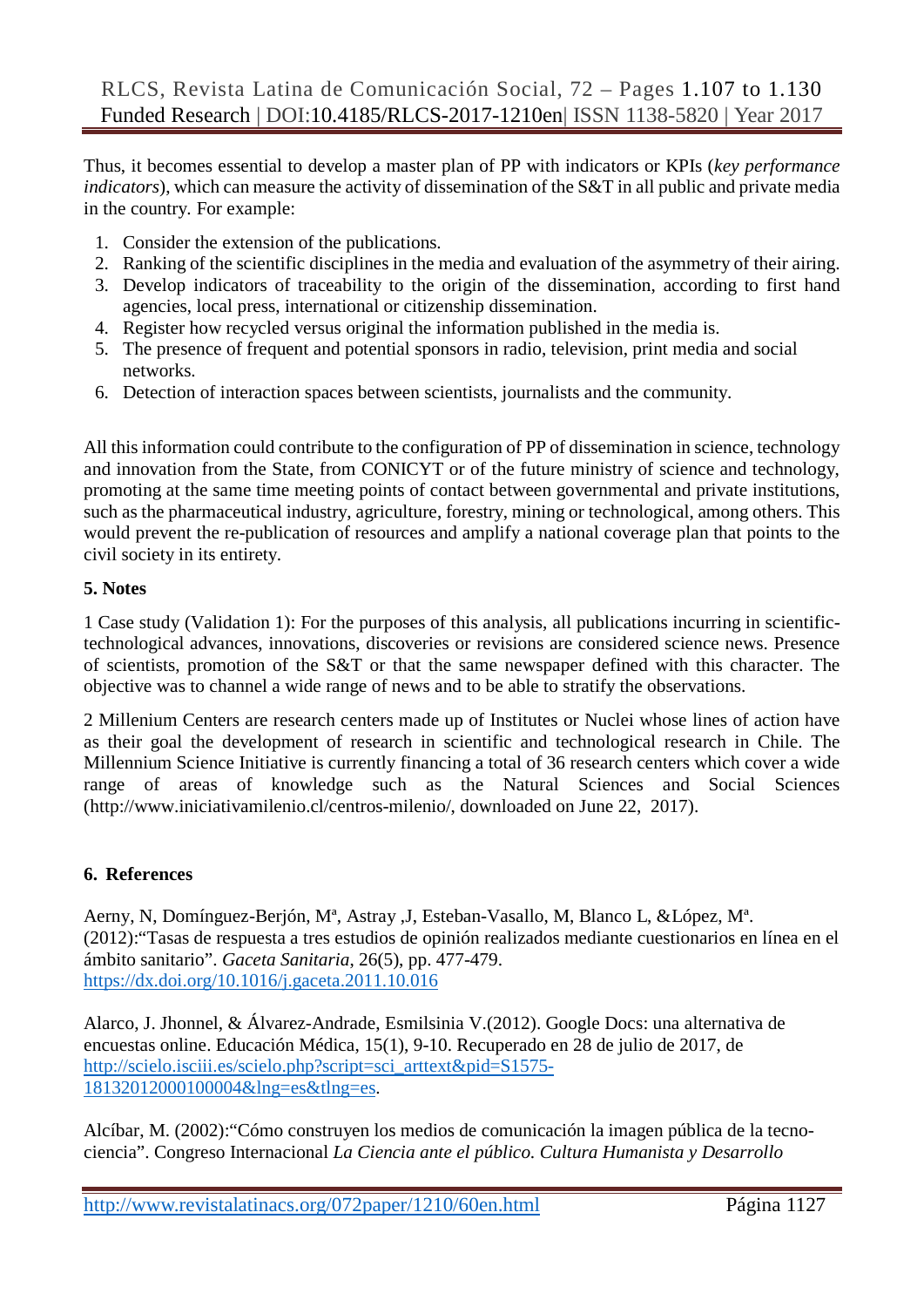*Tecnológico*. Sección II: Percepción pública de la ciencia y la tecnología. España: Universidad de Salamanca. pp. 3-20.

Arzubiaga, J. (2000):"Políticas públicas y regiones: Un análisis crítico". *Revista de Ciencias Sociales* (Chile), (10), pp. 73-86.

Barthe, Y., Callon, M., & Lascoumes, P. (2014). *Agir dans un monde incertain. Essai sur la démocratie technique*. París, Le Seuil.

Bourdieu, P. (1976):"Le champ scientifique". *Actes de la recherche en sciences sociales*, *2*(2), pp. 88-104.París.

Breton,P. (2006): *L'argumentation dans la communication* (p. XXX). París, La Découverte.

Calvo, M. (2002):"El periodismo del tercer milenio. Problemas de la divulgación científica en Iberoamérica".*Interciencia*, 27(2), pp. 57-61.

Camiñas,T. (2002): "La divulgación científica desde las instituciones públicas", en Comunicación y Divulgación de la Ciencia, *Revista Comunicar, Revista Científica de Comunicación y Educación*, nº 19, pp.71-76.

Cantabrana,B,Diez, B. & Hidalgo, A. (2015):"Percepción por los estudiantes de la divulgación científica en la prensa y de su contribución a la cultura científica"*. FEM: Revista de la Fundación Educación Médica*, 18(1), pp. 47-53.

Carrillo,A. (2013):"La democracia como política pública: Oportunidades para el fortalecimiento democrático". *Revista de Estudios Sociales,* (47), pp. 25-38.

Chateauraynaud, F. (2011):*Argumenter dans une champ de forces. Essai de balistique sociologique, Paris, Petra*.

Cleveland, W. and McGill, R. (1984):"Graphical Perception: Theory, Experimentation, and Application to the Development of Graphical Methods". *Journal of the American Statistical Association,* 79(387), pp. 531-554.

Daza, S. & Arboleda, T. (2007):"Comunicación pública de la ciencia y la tecnología en Colombia: ¿políticas para la democratización del conocimiento? Public Communication of Science and Technology in Colombia: ¿Policies for the Democratization of Knowledge?" *Signo y Pensamiento*, (50), pp. 100-125.

Departamento de Estudios y Gestión Estratégica (2016): Resumen Ejecutivo Encuesta Nacional de Percepción Social de la Ciencia y Tecnología 2016. 16 de agosto, de 2016, CONICYT. [Disponible en: [http://www.conicyt.cl/wp-content/uploads/2014/07/resumen-ejecutivo-encuesta-nacional-de](http://www.conicyt.cl/wp-content/uploads/2014/07/resumen-ejecutivo-encuesta-nacional-de-percepcion-social_web.pdf)[percepcion-social\\_web.pdf\]](http://www.conicyt.cl/wp-content/uploads/2014/07/resumen-ejecutivo-encuesta-nacional-de-percepcion-social_web.pdf)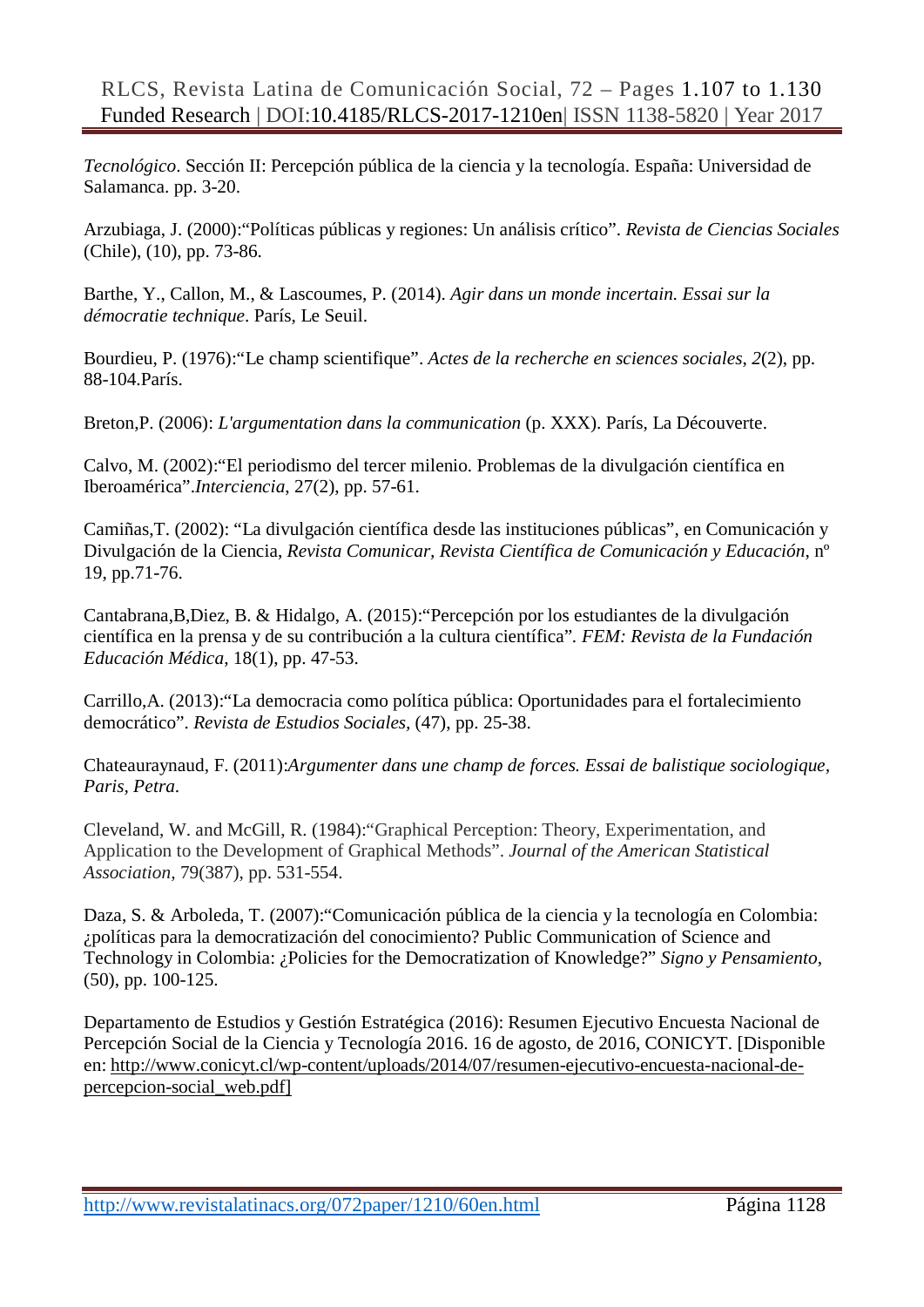González Weil, C. et al. (2009): "La educación científica como apoyo a la movilidad social: desafíos en torno al rol del profesor secundario en la implementación de la indagación científica como enfoque pedagógico"*. Estudios Pedagógicos* (Valdivia), 35, (1), pp. 63-78.

Jenkins, H. (2006). *Convergence culture: Where old and new media collide*. New York University Press.

Jodelet,D.(2003):*Les représentations sociales*, «Pages de début », Presses Universitaires de France, « Sociologie d'aujourd'hui », (7<sup>e</sup> Ed.), pp. 1-4.

Jurdant, B. (2009) : *Les problèmes théoriques de la vulgarisation scientifique*. Archives contemporaines.

Kruege, RA, Casey, M.A. (2000):*Focus groups: A practical guide for applied research*. 3th Edition. Thousand Oaks.

López, F. & Parker , C. (2009):"Alfabetismo científico, misión de la universidad y ciudadanía: ideas para su construcción en los países en vías de desarrollo". *Avaliação: Revista da Avaliação da Educação Superior*, *14*(2).Avaliação, Campinas; Sorocaba, SP, v. 14, n. 2, pp. 253-266.

Lundby, K.(Ed.). (2009):*Mediatization: concept, changes, consequences*. Peter Lang.

Martínez-Salgado C. (2012):"El muestreo en investigación cualitativa. Principios básicos y algunas controversias".*Ciência &Saúde Coletiva*, 17(3): pp. 613-619.

Minayo MCS, Assis SG, Deslandes SF, Souza ER.(2003):"Possibilidades e dificultades nas relações entre ciencias sociais e epidemiologia". *Cien Saude Colet*, 8(1): pp. 97-107.

Mogollón, G. (2015):"Discurso de divulgación científica y tecnológica: de la definición al análisis crítico". *Revista de la Facultad de Ingeniería,* Universidad Central de Venezuela, 30(1), pp. 15-26.

Moreno, C. (2008):"Los usos sociales del periodismo científico y de la divulgación: El caso de la controversia sobre el riesgo o la inocuidad de las antenas de telefonía móvil". *Revista Iberoamericana de Ciencia, Tecnología y Sociedad*, 4(10), pp. 197-212.

Morse J. (1995) "The significance of saturation".*Qual Health* Res, 5(2): pp. 147-149.

Nieto Olarte, M. (2002):"El público y las políticas de ciencia y tecnología". *Interciencia*, 27(2), pp. 80-83.].

Parodi, G., & Ferrari, S. (2016):"El discurso de la ciencia y la tecnología en la prensa escrita chilena: aproximación al corpus DICIPE-2004". *DELTA: Documentação e Estudos em Linguística Teórica e Aplicada*, *23*(2).

Pickering, A. (Ed.). (1992). *Science as practice and culture*. University of Chicago Press.